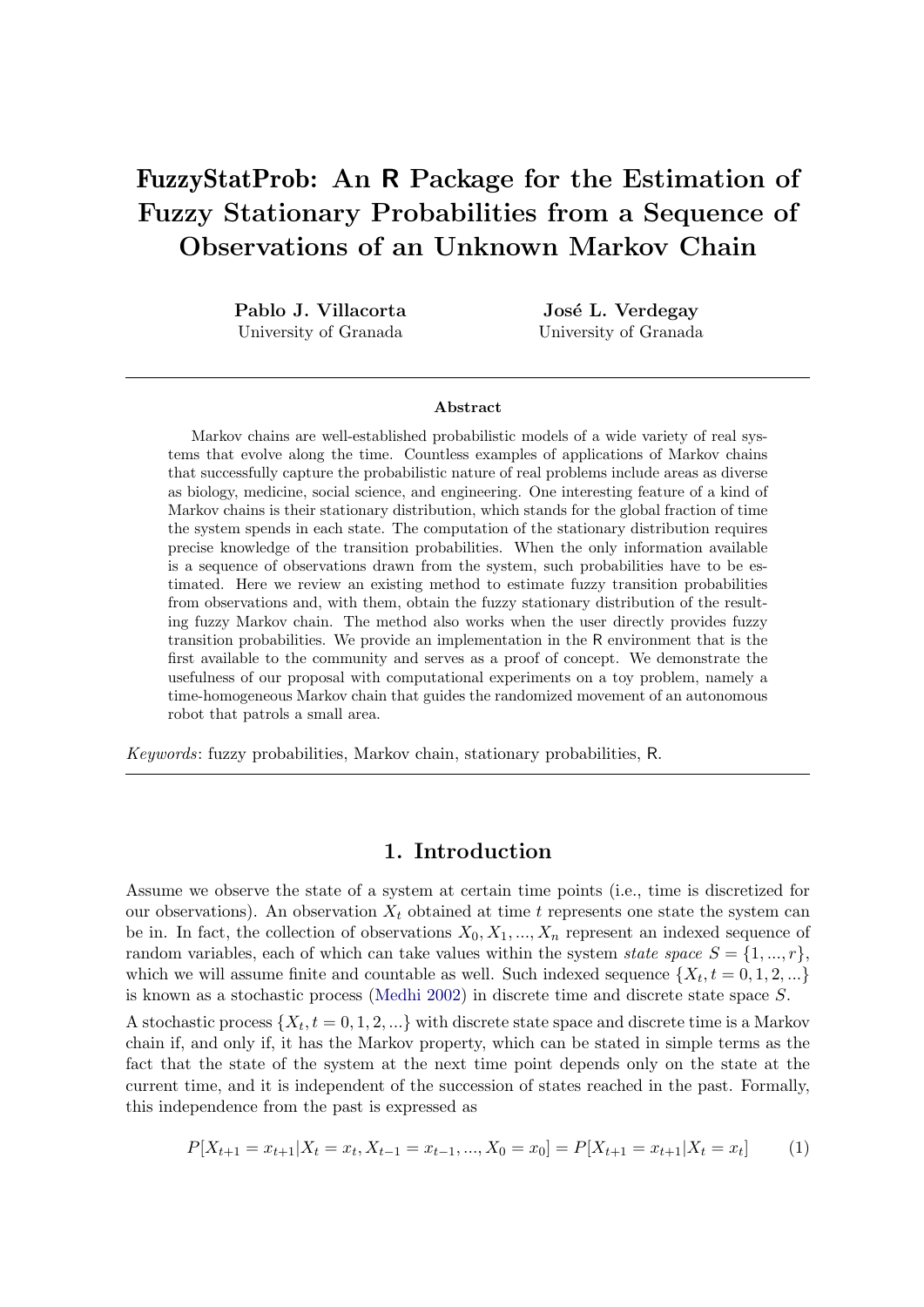When the probabilities  $P[X_{t+1} = x_{t+1} | X_t = x_t]$  do not depend on the time points  $t, t+1$ but only on the time difference  $h$  between them, the chain is said to be homogeneous (in the preceding example,  $h = 1$ ). In that case, it is usual to collect the transition probabilities in a (stochastic) transition matrix  $P^{(h)} = (p_{ij}^{(h)})$  with dimensions  $r \times r$  representing the transition probabilities in h steps,  $p_{ij}^{(h)} = P[X_{t+h} = j | X_t = i]$ . In general,  $P^{(h)} = P^h$ .

Markov chains are well-established probabilistic models of a wide variety of real systems that evolve along the time. Countless examples of applications of Markov chains to successfully capture the probabilistic nature of real problems include areas as diverse as biology [\(Abundo](#page-20-0) [and Caramellino](#page-20-0) [1995\)](#page-20-0), medicine and particularly disease expansion models [\(Gentleman, Law](#page-21-0)[less, Lindsey, and Yan](#page-21-0) [1994;](#page-21-0) [Satten and Longini](#page-22-1) [1996;](#page-22-1) [Ivanek, Grohn, Ho, and Wiedmann](#page-21-1) [2007;](#page-21-1) [Gomez, Arenas, Borge-Holthoefer, Meloni, and Moreno](#page-21-2) [2010;](#page-21-2) [Newton, Mason, Bethel,](#page-22-2) [Bazhenova, Nieva, and Kuhn](#page-22-2) [2012\)](#page-22-2), economy [\(Jones](#page-21-3) [1997\)](#page-21-3) -with emphasis on market modelling [\(van der Hoek and Elliott](#page-23-0) [2012\)](#page-23-0)-, social science and many other engineering problems such as wind speed modeling [\(Sahin and Sen](#page-22-3) [2001\)](#page-22-3). They are also the basis for Hidden Markov models, which constitute themselves another active research field with important applications in such problems as speech recognition [\(Juang and Rabiner](#page-22-4) [1991\)](#page-22-4) and automatic music generation [\(Schulze and van der Merwe](#page-22-5) [2011\)](#page-22-5), just to cite a few. A broader survey can be found in [Ching and Ng](#page-21-4) [\(2006\)](#page-21-4).

One of the features that characterize certain kinds of Markov chains is the stationary distribution, which represents the probability of the chain being at each state after an infinite number of time steps. It can also be thought of as the percentage of time the chain spends at each of its states. The computation of such probabilities requires an accurate knowledge of the transition matrix of the chain. If it is not available for some reason, it has to be estimated in some way, possibly from a set of observations of the chain, with the uncertainty that any estimation procedure involves.

Several methods have been proposed to estimate transition probabilities, see [Dent and Ballintine](#page-21-5) [\(1971\)](#page-21-5) and more recently [Welton and Ades](#page-23-1) [\(2005\)](#page-23-1). Other works have addressed the problem of computing stationary probabilities with uncertain data from a mathematical programming point of view [\(Blanc and Hertog](#page-20-1) [2008\)](#page-20-1). The approach adopted in the remainder of this work is based on using fuzzy sets [\(Zadeh](#page-23-2) [1965,](#page-23-2) [1975a\)](#page-23-3) to cope with uncertainty, thus considering fuzzy transition probabilities that constitute a fuzzy Markov chain.

Quite a lot of research has been conducted on fuzzy Markov chains. Zadeh himself envisaged their potential importance in fuzzy Markov algorithms in [Zadeh](#page-23-4) [\(1998\)](#page-23-4). Other recent successful applications of fuzzy Markov chains are [Kruse, Buck-Emden, and Cordes](#page-22-6) [\(1987\)](#page-22-6) which deals with processor power, [Tran and Wagner](#page-23-5) [\(1999\)](#page-23-5) for speech recognition, and [Feitosa,](#page-21-6) Costa, Mota, and Feijó [\(2011\)](#page-21-6); [Alves, Mota, Costa, and Feitosa](#page-20-2) [\(2012\)](#page-20-2) for multitemporal image classification. Some works consider a fuzzy state space [\(Kleyle and de Korvin](#page-22-7) [1997\)](#page-22-7). On the contrary, in our proposal we consider crisp states but fuzzy probabilities. In [Kurano,](#page-22-8) [Yasuda, Nakagami, and Yoshida](#page-22-8) [\(1992\)](#page-22-8); [Avrachenkov and Sanchez](#page-20-3) [\(2002\)](#page-20-3) and in most of the works mentioned previously on fuzzy Markov chains, the uncertain transition matrix is modeled as a fuzzy relation between the states. Hence there is no restriction on the values it can take, as far as they are membership grades in the closed interval [0, 1] that in fact represent a perception of a classical Markov chain [\(Kruse](#page-22-6) et al. [1987\)](#page-22-6).

Another, more restrictive approach presented in a series of more general works on fuzzy probability theory [\(Buckley](#page-21-7) [2004,](#page-21-7) [2005;](#page-21-8) [Buckley and Eslami](#page-21-9) [2003,](#page-21-9) [2004,](#page-21-10) [2008\)](#page-21-11) consists in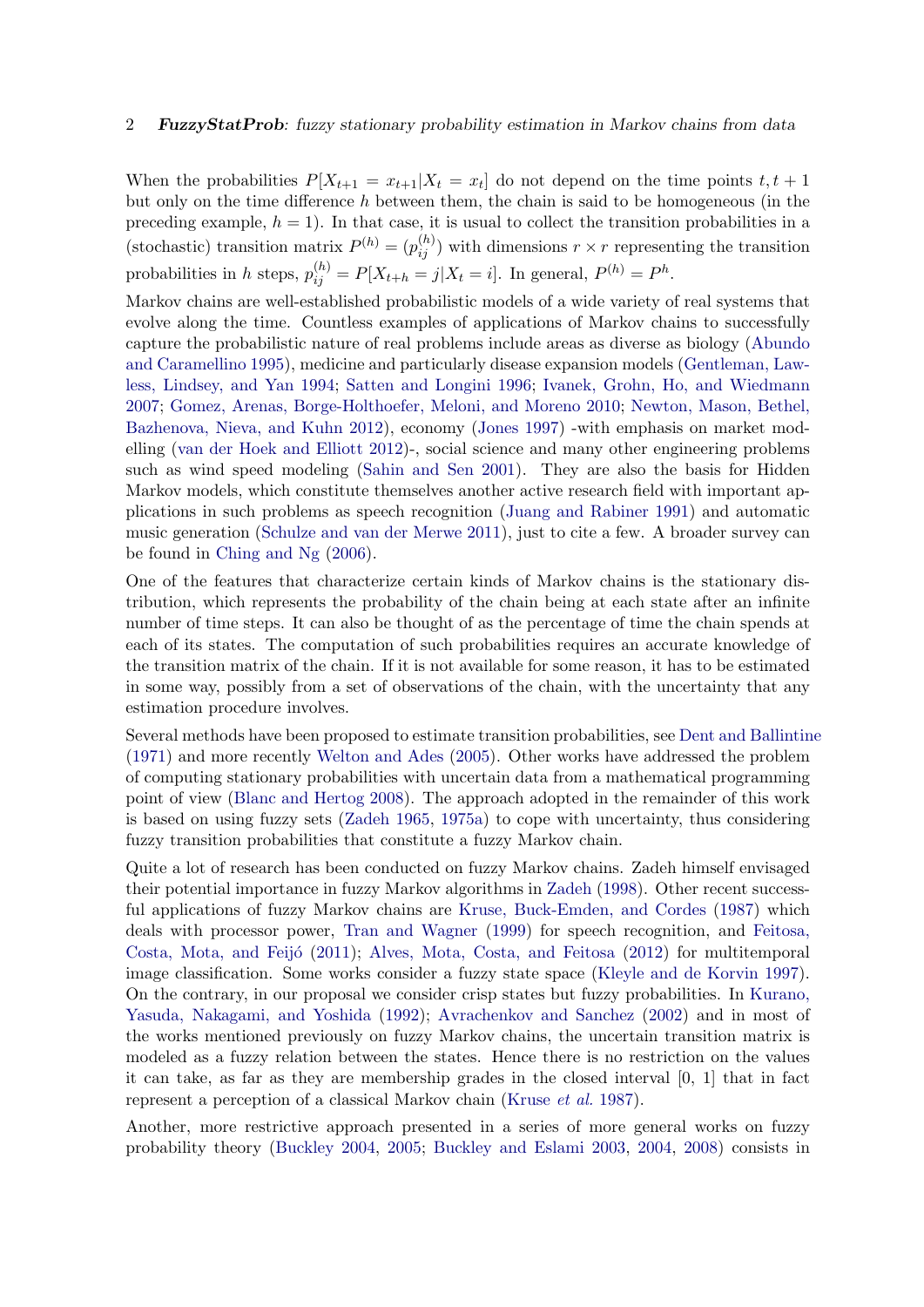defining fuzzy numbers for the transition matrix, subject to the crisp constraint that they must add to 1, no matter how uncertain they are. Operations with the fuzzy transition matrix are carried using a restricted fuzzy matrix multiplication. Little work has been done in this line regarding Markov chains, and the author's ideas still remain as a theoretically feasible procedure whose practical applicability has not been investigated. It may be suitable when the input is a sequence of crisp observations of the chain. For those reasons we have chosen to implement it in the **FuzzyStatProb** package for the R environment (R [Core Team](#page-22-9) [2012\)](#page-22-9). Moreover, to the best of our knowledge, currently there are no implementations available -either free or proprietary- of any of the fuzzy Markov chain approaches, so this aims to be the first one and pave the way for further programming efforts in this field.

The method can be summarized as follows: the fuzzy probabilities of the fuzzy transition matrix will be first decomposed in their  $\alpha$ -cuts, which will be used to solve the problem in separate pieces, and finally the results will be aggregated to re-construct the fuzzy stationary probabilities we are searching for. The starting point of the problem is a finite sequence of observations of the system state at each step. This is the input required by the **FuzzyStatProb** package we have developed. The output is provided as a list of fuzzy numbers, one for each state of the input Markov chain, using the **FuzzyNumbers** package described in [Gagolewski](#page-21-12) [\(2012\)](#page-21-12) that provides plotting functionality and is currently under active development.

The paper is structured as follows. In Section [2,](#page-2-0) the mathematical background and the method implemented in the package are formally developed. Section [3](#page-7-0) describes implementation details and the signature and options of the public function of the package. Section [4](#page-11-0) shows use examples. Finally, Section [5](#page-18-0) is devoted to conclusions and further work.

# <span id="page-2-0"></span>2. A method to compute fuzzy stationary probabilities

An homogeneous Markov chain is said to be irreducible if all states form a single group so that every state is accessible from every other state, be it in one or more than one step. Every finite, irreducible Markov chain with transition matrix P has a stationary distribution  $\pi$  such that  $\pi = \pi P$  [\(Medhi](#page-22-0) [2002\)](#page-22-0). The **FuzzyStatProb** package is aimed at computing a vector of fuzzy stationary probabilities  $\tilde{\pi} = (\tilde{\pi}_1, ..., \tilde{\pi}_r)$  departing from an uncertain (fuzzy) transition matrix  $P$ . The remainder of this section briefly summarizes the ideas on fuzzy Markov chains presented in [Buckley](#page-21-8) [\(2005\)](#page-21-8), as they lie at the very core of our package.

#### 2.1. Fuzzy numbers

Let us consider an uncertain transition matrix  $\tilde{P} = (\tilde{p}_{ij})$  in which one or more elements are uncertain. We capture the uncertainty regarding some of the elements by substituing them by fuzzy numbers, which are a special case of fuzzy set [\(Zadeh](#page-23-2) [1965;](#page-23-2) [Negoita and Ralescu](#page-22-10) [1975\)](#page-22-10). Roughly speaking, a fuzzy set  $A$  over a universe  $U$  is a set whose characteristic function is not binary,  $f: U \to \{0,1\}$  as in a classic set, but takes values in the unit interval,  $\mu: U \to [0,1],$ so that  $\mu_{\tilde{A}}(x)$  is the degree to which element  $x \in U$  belongs to the fuzzy set A. A fuzzy number is a fuzzy set over R representing a number with uncertainty [\(Dubois and Prade](#page-21-13) [1978\)](#page-21-13). For instance the uncertain quantity *about 2* may be represented as a fuzzy number  $A$ whose membership function reaches its maximum value 1 at  $x = 2$ , but also assigns non-zero membership degrees to other values close to 2, since a value of, say, 1.8 is also ('belongs also to') about 2, not with degree 1 but a bit less, say, 0.6. Then  $\mu_{\tilde{A}}(2) = 1$  and  $\mu_{\tilde{A}}(1.8) = 0.6$ .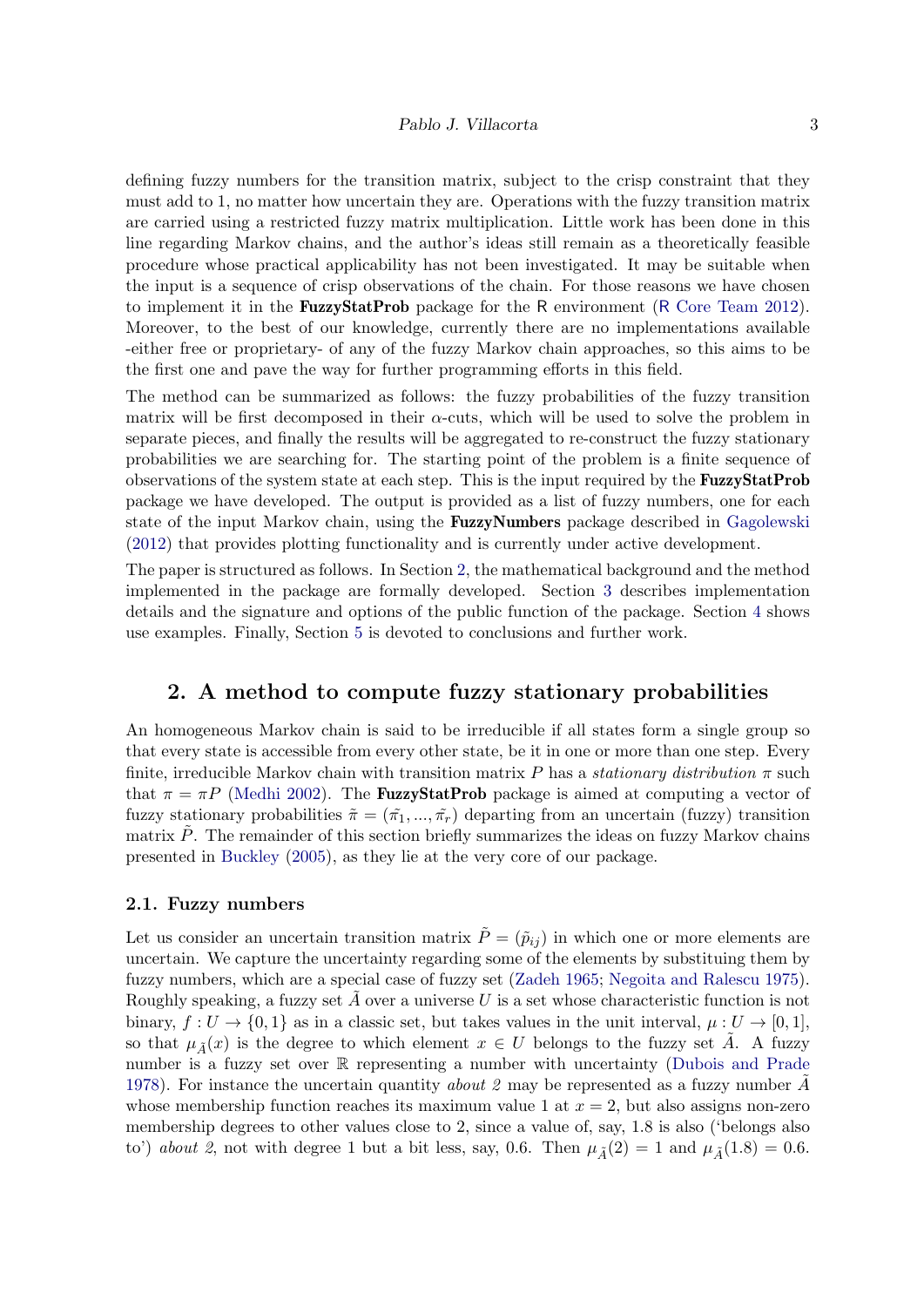We now explain this concept formally as it is the mathematical structure used in our package to cope with uncertainty in the transition and stationary probabilities.

**Definition 1.** The  $\alpha$ -cut of a fuzzy set  $\tilde{A}$  for any  $\alpha \in [0,1]$  is defined as the set of elements that belong to  $\tilde{A}$  with degree  $\alpha$  or greater:

$$
\tilde{A}(\alpha) = \{ x \in U : \mu_{\tilde{A}}(x) \ge \alpha \}
$$

**Definition 2.** A fuzzy number  $\tilde{A}$  is a fuzzy set on  $\mathbb{R}$  such that

- (i)  $\tilde{A}(\alpha)$  are nonempty convex sets  $\forall \alpha \in [0,1]$
- (ii)  $\tilde{A}(\alpha)$  are compact sets  $\forall \alpha \in [0,1]$
- (iii)  $\tilde{A}(\alpha)$  satisfy:
	- (a)  $\tilde{A}(\alpha) \subseteq \tilde{A}(\beta)$  for  $\alpha > \beta$ (b)  $\tilde{A}(\alpha) = \bigcap_{\beta < \alpha} \tilde{A}(\beta)$  for  $\alpha \in (0, 1]$

Since  $\alpha$ -cuts of a fuzzy number are closed intervals of R, they can be written as  $\tilde{A}(\alpha)$  =  $[\tilde{A}_L(\alpha), \tilde{A}_R(\alpha)].$ 

The first two conditions are basically equivalent to the fact that the membership function of a fuzzy number must be continuous and monotone, which are two features of the output fuzzy numbers computed by our method as will be shown later.

#### 2.2. Construction of fuzzy transition probabilities from observations

As stated in Section [1,](#page-0-0) our data consists of a finite sequence of observations drawn from the system at consecutive time points. Each observation is the state of the system at that time point, represented as an integer belonging to the state space of the chain. In such sequence, an estimation of the transition probability  $p_{ij}$  can be computed as the number of times  $N_{ij}$ that state i was followed by j in our data, divided by the number of transitions  $N_i$  observed from i to another state (including i itself). However, this would be just a point estimate and does not capture the uncertainty associated to it. Interval estimation would be the next step as it also takes into account the sample size and variance of the data, but it calculates an interval only for a significance level that is fixed beforehand.

Our aim is to model each uncertain transition probability as a fuzzy number that properly captures all the uncertainty of the data, regardless external parameters such as the confidence level. For this purpose, the fuzzy number is obtained by the superposition of confidence intervals for the true transition probabilities at different confidence levels, one on top of another, as done in [Buckley](#page-21-8) [\(2005\)](#page-21-8). Although the significance level and the membership degree are numerically the same in this case, it should be noticed that they are completely different concepts for which the letter  $\alpha$  is commonly used. Such intervals are in fact simultaneous confidence intervals for multinomial proportions, since the problem of estimating the transition probabilities from a given state can be reduced to that of estimating the parameters (proportions) of a multinomial distribution. The method applied was introduced by Sison and Glaz [\(Sison and Glaz](#page-22-11) [1995;](#page-22-11) [May and Johnson](#page-22-12) [2000\)](#page-22-12) although many others had been proposed before.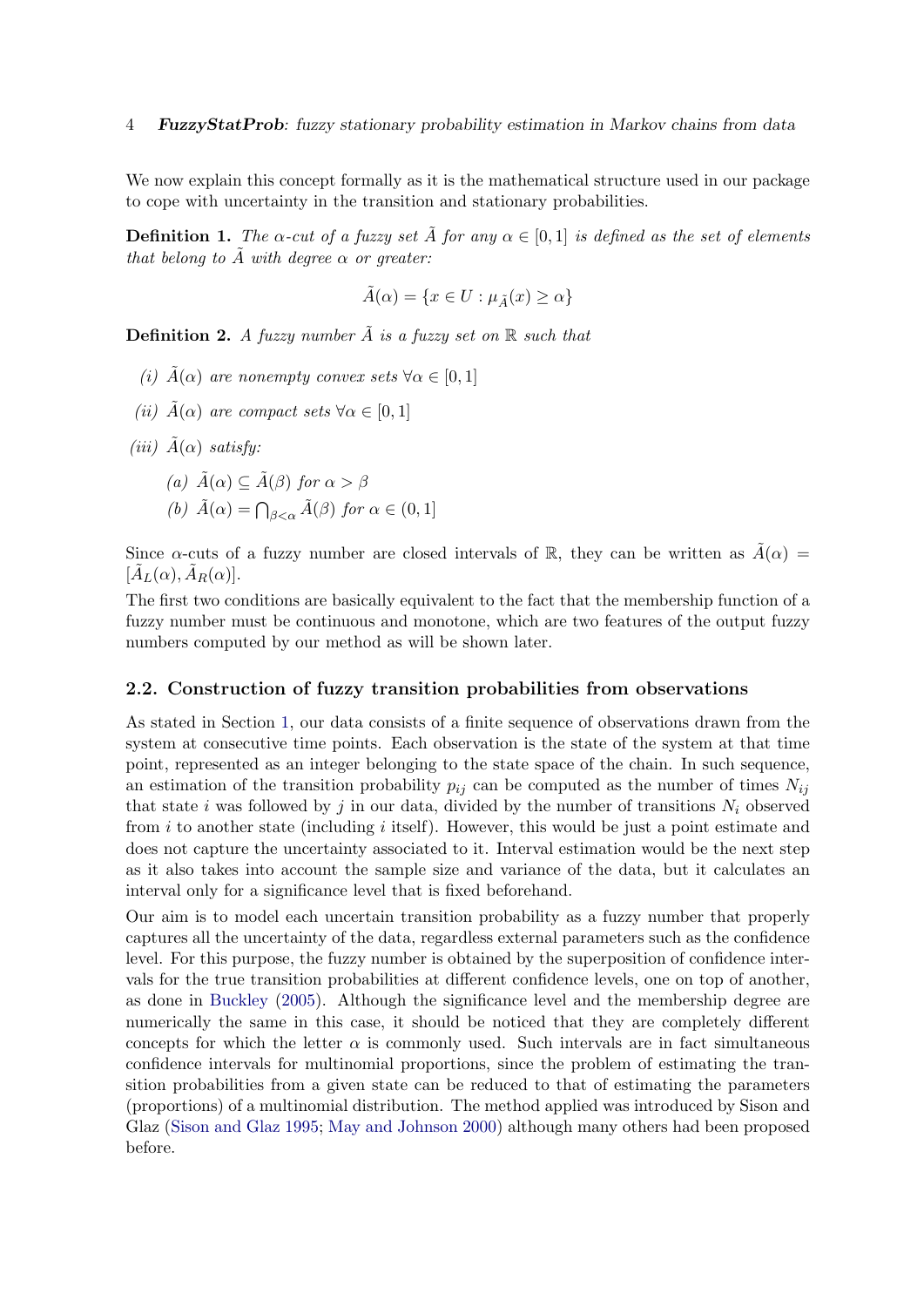#### <span id="page-4-0"></span>2.3. Fuzzy Markov chains and restricted matrix multiplication

As we have said, fuzzy numbers are used in those entries of the transition matrix on which there is uncertainty. The rest of the elements could be crisp since a crisp number is a special case of fuzzy number. However, the uncertainty is on the probabilities but not on the fact that every row must add to 1. Now assume a Markov chain with  $r$  states and fuzzy transition matrix  $\tilde{P}$ , then for a given  $\alpha \in [0,1], \tilde{P}(\alpha) = (\tilde{p}_{ij}(\alpha))$  represents a matrix of intervals. Such matrix can also be thought of as the set of all  $r \times r$  matrices M such that their elements fall inside their corresponding interval,  $m_{ij} \in \tilde{p}_{ij}(\alpha)$ , and every row adds to  $1, \sum_{j=1}^{r} m_{ij} = 1, i = 1, ..., r$ . The domain of row i for a given  $\alpha$  value is defined as the set of r-dimensional vectors that simultaneously fulfill those two constraints for row  $i$ , i.e., the set of probability distributions that row i could take in our uncertain transition matrix when we take its  $\alpha$ -cuts for that  $\alpha$ . If we call  $\Delta_r = \{(x_1, ..., x_r) : x_i \ge 0 \text{ and } \sum_{i=1}^r x_i = 1\}$ , then

$$
Dom_i(\alpha) = \left(\times_{j=1}^r \tilde{p}_{ij}(\alpha)\right) \bigcap \Delta_r \tag{2}
$$

The domain of the matrix for a fixed  $\alpha$ ,  $Dom(\alpha)$  is defined as the Cartesian product of the domain of every row and represents the space of matrices we admit when the uncertainty level is  $\alpha$ .  $Dom(\alpha)$  is closed and bounded (compact) because it is the cartesian product of compact sets, so any continuous function applied to its elements will have a compact image. In particular, as explained in [\(Buckley](#page-21-8) [2005,](#page-21-8) Chapter 6), the pow to exponent n of the  $r \times r$  transition matrix (which is done as successive matrix multiplications) can be thought of as a collection of  $r^2$  independent functions  $f_{ij}^{(n)} : \mathbb{R}^{r^2} \to \mathbb{R}$ , each of which calculates the value of one entry of the resulting matrix by operating with the entries of P:  $p_{ij}^{(n)} = f_{ij}^{(n)}(p_{11},...,p_{1r},p_{21},...,p_{2r},...,p_{r1},...,p_{rr}).$  Such functions are continuous and thus, when applied on a compact set like  $Dom(\alpha)$  for a concrete  $\alpha$ , the image of all of them is another compact set (a closed interval) of  $\mathbb R$ . Such interval can be viewed as an  $\alpha$ -cut of the fuzzy number  $\tilde{p}_{ij}^{(n)}$ , i.e.,  $\tilde{p}_{ij}^{(n)}(\alpha) = f_{ij}^{(n)}(Dom(\alpha))$ . By the representation theorem [\(Negoita and](#page-22-10) [Ralescu](#page-22-10) [1975\)](#page-22-10), it is possible to reconstruct the fuzzy number  $\tilde{p}_{ij}^{(n)}$  as the union of its  $\alpha$ -cuts which, in theory, can be computed using the restricted fuzzy multiplication described before with different values of  $\alpha$ . For our problem, we will use the superior of the  $\alpha$  values as the union operator.

In particular, the stationary distribution  $\pi$  matches any of the (identical) rows of a matrix  $\Pi$ such that  $\Pi = \lim_{n \to \infty} P^n$ , which means that theoretically,  $\pi$  can be computed using matrix multiplication. We are thus in the same case explained above which guarantees that the resulting images are compact sets over  $\mathbb R$ , or more precisely the  $\alpha$ -cuts of the fuzzy stationary probabilities we aim to calculate.

#### <span id="page-4-1"></span>2.4. User-specified fuzzy transition probabilities

The package also supports user-specified fuzzy transition probabilities. Instead of departing from a sequence of observations of the state of the chain at consecutive time instants, the user provides a fuzzy transition matrix composed of fuzzy numbers that constitute the transition probabilities. As explained before, despite being fuzzy, these numbers must form a probability distribution for each row. According to previous works [\(Halliwell and Shen](#page-21-14) [2008\)](#page-21-14), this can be formalized by imposing the constraint that  $\tilde{p}_{i1} \oplus \tilde{p}_{i2} \oplus ... \oplus \tilde{p}_{in} \supseteq 1_{\chi}$  for each row  $i = 1, ..., n$ . Here,  $\tilde{A} \supseteq \tilde{B} \leftrightarrow \mu_{\tilde{A}}(x) \geq \mu_{\tilde{B}}(x) \forall x \in \mathbb{R}$ , the symbol  $\oplus$  stands for the fuzzy sum, and  $1_x$  is the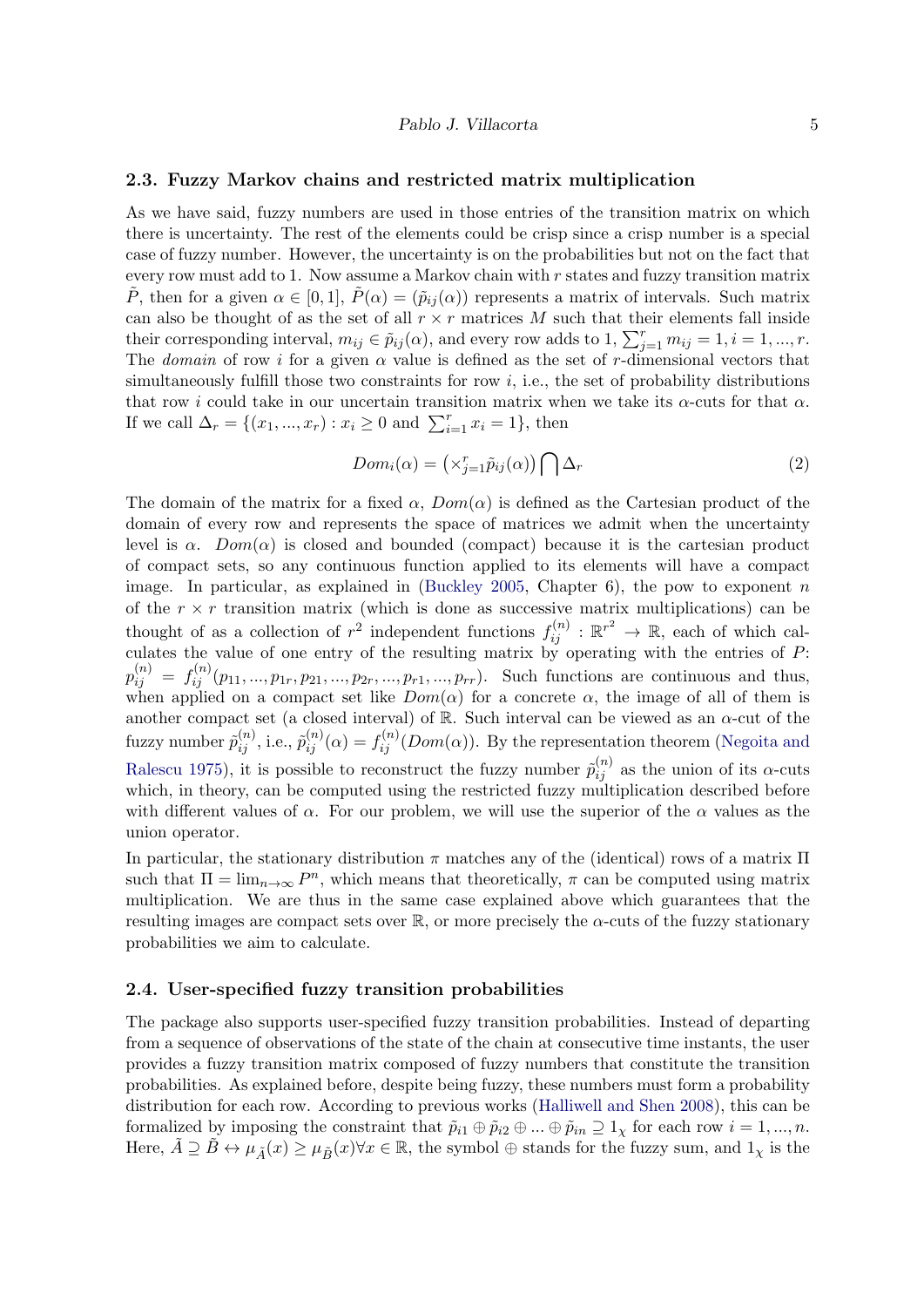real number 1 represented as a fuzzy number (singleton). Note this is a necessary condition to ensure that  $Dom(\alpha)$  is not empty, as proved in [Villacorta, Verdegay, and Pelta](#page-23-6) [\(2013\)](#page-23-6) and, therefore, our code first checks this condition and stops if it is not fulfilled.

One of the main applications of fuzzy probabilities is related to linguistic probabilities [\(Hal](#page-21-14)[liwell and Shen](#page-21-14) [2008\)](#page-21-14), as we explain next. In case no data of the chain are available, we may have to elicit the transition probabilities from a human expert or group of experts. However, it can be difficult for them to express their expertise using numeric probabilities which, in addition, must fulfill the requirement of adding exactly 1. Therefore, natural language can help express probabilities in a more natural way. The transition probability becomes a linguistic variable whose possible values are linguistic terms [\(Zadeh](#page-23-7) [1975b\)](#page-23-7), such as Very unlikely, Most likely, It may, Extremely likely and so on. Each linguistic term has an underlying fuzzy number that captures the vagueness inherent to natural language. The input information would consist of subjective statements like The robot goes very often to location 6 when it is in location 1, it almost never goes from there to location 2, when it is placed in location 5 it seems to go to state 8 almost surely, etc.

It is not relevant for our implementation whether the fuzzy transition probabilities have an associated linguistic term or not, but each fuzzy number of the input transition matrix must be referred by a name when calling the function (see the next section).

#### <span id="page-5-0"></span>2.5. Computation of fuzzy stationary probabilities

The approach outlined in Section [2.3](#page-4-0) did not make direct use of the membership functions of the fuzzy transition probabilities, but worked only with their  $\alpha$ -cuts to establish  $Dom(\alpha)$ . Thus it is not necessary to fully reconstruct such fuzzy numbers; it suffices to compute their  $\alpha$ -cuts for the desired levels of  $\alpha$ . Each of those levels provides us with an interval transition matrix that defines a domain, i.e., a space in which we admit our uncertain transition matrix lies.

Now, in order to find the  $\alpha$ -cuts of the fuzzy stationary probabilities for a certain  $\alpha$ , we just have to find, for each state of the chain, a pair of matrices within  $Dom(\alpha)$  which respectively minimize and maximize the stationary probability of that state. This is repeated independently for every state. In other words, assuming a Markov chain with r different states, and focusing on a significance level  $\alpha$ , we have to solve r independent minimization problems and r independent maximization problems in order to compute r different  $\alpha$ -cuts of the fuzzy stationary probabilities we are looking for. Note that the search space is the same for all the problems,  $Dom(\alpha)$ , but the objective function is not: for each state  $s_i$  whose stationary probability  $\tilde{\pi}_j$  is being computed, it is the expression which yields that stationary probability as a function of the entries of the transition matrix. The function is first minimized to find the lower bound of the  $\alpha$ -cut  $\tilde{\pi}_i(\alpha)$ , and then maximized to find the upper bound. It seems clear that a general expression cannot be calculated for any r-state chain to apply conventional optimization techniques, since such function (in which all the matrix coefficients  $p_{ij}$ will be symbolic as well) would be too complicated for chains with more than 5 or 6 states. Furthermore, R symbolic capabilities are very poor and make it unsuitable. For both reasons, heuristic search (optimization) algorithms will be employed, as suggested in [Buckley](#page-21-8) [\(2005\)](#page-21-8). The  $\alpha$ -cuts can be written as follows. Let  $g_j : \mathbb{R}^{r^2} \to \mathbb{R}$  be a function that represents the calculation of the j-th component of the stationary distribution of an  $r$ -state Markov chain

whose transition matrix is expressed as an  $r^2$ -dimensional vector  $(p_{11},...,p_{rr})$ . As explained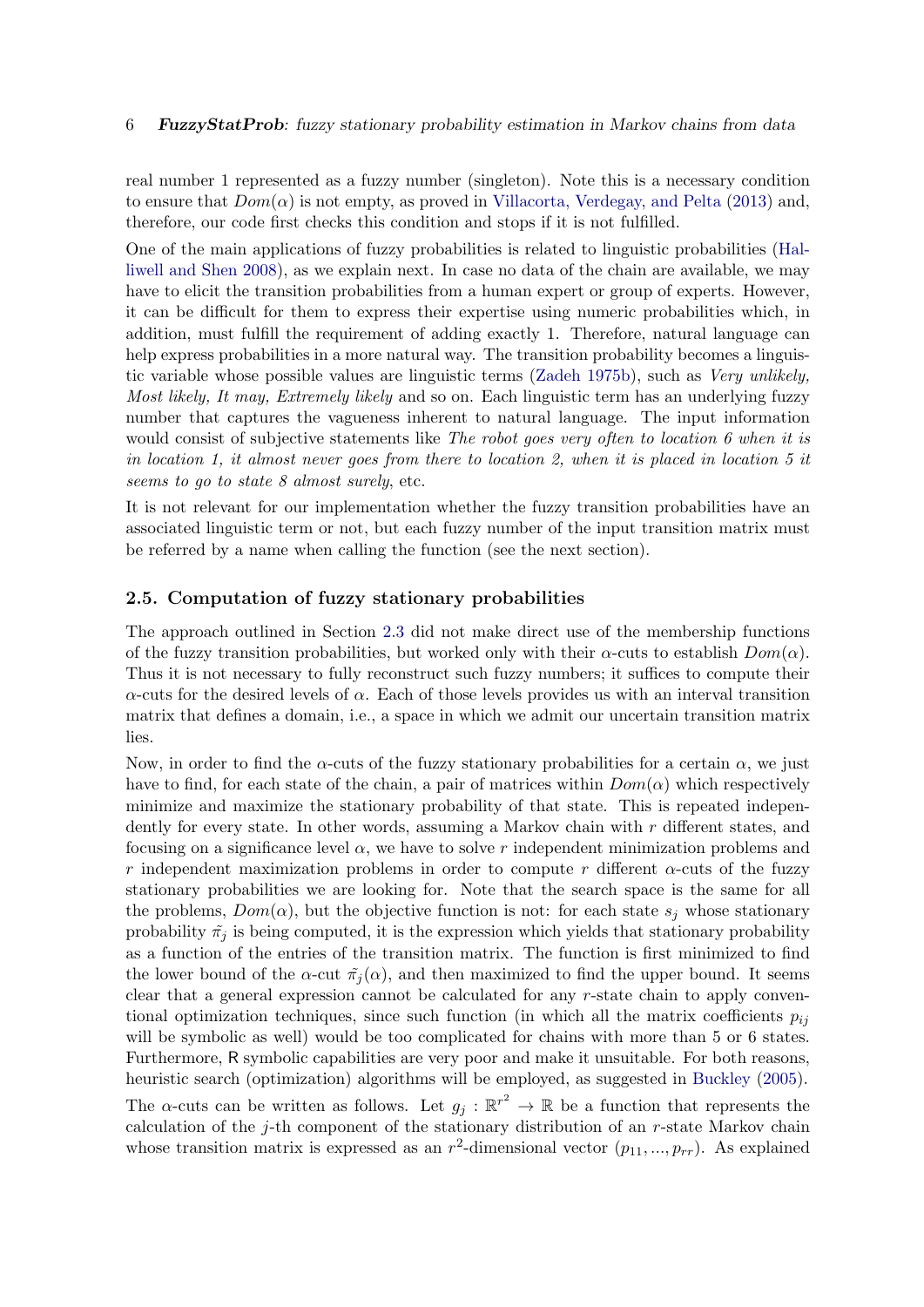in the previous section, such distribution can be obtained by means of matrix multiplication that converges to a matrix Π with identical rows that are indeed the stationary distribution. Using the same notation and assuming we are only interested in the first row of Π, we can set  $g_j = \lim_{n \to \infty} f_{1j}^{(n)}$  $1_{1j}^{(n)}$ , i.e.,  $g_j$  is the function that computes the element  $\Pi_{1j}$ . Such function only applies sums and products during the calculation process, so it is continuous and hence  $g_i(Dom(\alpha))$  is a compact set on R, i.e., an  $\alpha$ -cut. Then

<span id="page-6-0"></span>
$$
\tilde{\pi_j}(\alpha) = [\pi_{j}(\alpha), \pi_{j}(\alpha)], \quad j = 1, ..., r
$$
\n(3)

$$
\pi_{j}(\alpha) = \min\{w_j | w_j = g_j(p_{11}, ..., p_{rr}), (p_{11}, ..., p_{rr}) \in Dom(\alpha)\}\tag{4}
$$

$$
\pi_{jR}(\alpha) = \max\{w_j | w_j = g_j(p_{11}, ..., p_{rr}), (p_{11}, ..., p_{rr}) \in Dom(\alpha)\}\tag{5}
$$

Equations [4](#page-6-0) and [5](#page-6-0) state that, in order to compute the lower and upper bounds of an  $\alpha$ -cut of  $\tilde{\pi}_j$  (the j-th fuzzy component of the fuzzy stationary distribution vector  $\tilde{\pi}$ ), we must find the minimum and the maximum of the  $j$ -th component of all the crisp stationary distributions corresponding to feasible crisp matrices, understanding feasibility as belonging to the space  $Dom(\alpha)$  for that  $\alpha$ . In practice, the condition  $w_j = g_j(p_{11},...,p_{rr})$  is implemented as  $\mathbf{w} = \mathbf{w}P$ . The final step is to calculate an analytical expression for the membership function of the fuzzy stationary probabilities. If the above  $\alpha$ -cuts were exact, i.e., if we could guarantee that the solutions for the optimization problems are global optima, then the adequate way to proceed would be to interpolate the lower and upper bounds for every sampled  $\alpha$  to separately obtain expressions for the left and the right sides of the membership function. The number of points depends on how much precision we need for the membership function. If the membership function has to be reconstructed very accurately, we should probably sample  $\alpha$  values in [0, 1] in steps of, say, 0.01, which yields 100 points in each side. A larger step size of about 0.05 (20 points) is probably enough for most real problems and is less time consuming.

However, since we have no guarantee that the  $\alpha$ -cuts are exact because they have been obtained by heuristic optimization procedures, regression may also be a good choice, and the loss of precision is globally quite small. The form of the regression function depends on what the points look like. In order to allow for the maximum flexibility, it is the user who can choose between spline interpolation or some kind of regression to be applied. More details are provided in Section [3.](#page-7-0)

Numerical example The first part of the example does not use data from observations but serves to illustrate the mathematical procedure. Let  $\tilde{A} = (a, b, c)$ , where  $a, b, c \in \mathbb{R}, a \le b \le c$ , be a Triangular Fuzzy Number (TFN), which can be viewed as a particular case of fuzzy number with the following membership function:

$$
\mu_{\tilde{A}}(x) = \begin{cases}\n(x-a)/(b-a) & a \le x < b \\
(c-x)/(c-b) & b < x \le c \\
0 & \text{otherwise}\n\end{cases}
$$

Now consider the fuzzy transition matrix depicted on the left, formed by TFNs which, in this particular case, are symmetric (although they do not have to). Note some of them carry more uncertainty than others. Focusing on a concrete value for  $\alpha$ , for instance  $\alpha = 0.5$ , this matrix yields the interval matrix  $\tilde{P}(0.5) = (\tilde{p}_{ij}(0.5))$  on the right, constituted by the 0.5-cuts of the fuzzy transition probabilities of  $\ddot{P}$ .

$$
\tilde{P} = \left( \begin{array}{cc} (0.6, 0.7, 0.8) & (0.2, 0.4, 0.6) \\ (0.3, 0.4, 0.5) & (0.55, 0.6, 0.65) \end{array} \right) \qquad \tilde{P}(0.5) = \left( \begin{array}{cc} [0.65, 0.75] & [0.3, 0.5] \\ [0.35, 0.45] & [0.575, 0.625] \end{array} \right)
$$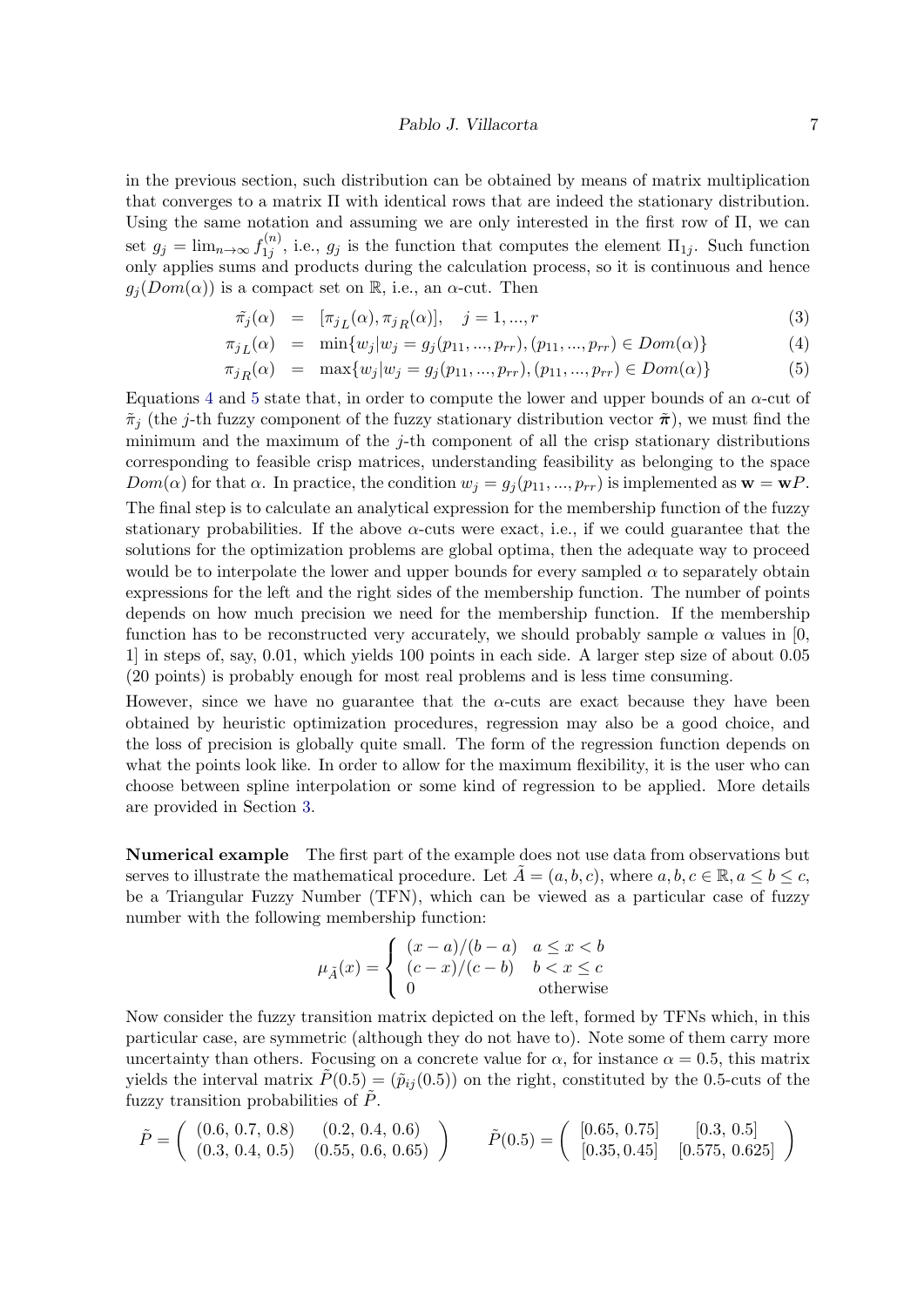$$
Dom_1(0.5) = \{(x, y) \in \mathbb{R}^2 : x + y = 1, x \in [0.65, 0.75], y \in [0.3, 0.5] \}
$$
  
\n
$$
Dom_2(0.5) = \{(x, y) \in \mathbb{R}^2 : x + y = 1, x \in [0.35, 0.45], y \in [0.575, 0.625] \}
$$
  
\n
$$
Dom(0.5) = \{(p_{11}, p_{12}, p_{21}, p_{22}) \in \mathbb{R}^4 : (p_{11}, p_{12}) \in Dom_1(0.5), (p_{21}, p_{22}) \in Dom_2(0.5) \}
$$

Let  $g_1, g_2$  be the functions that, for the given  $\alpha = 0.5$ , compute the elements  $\Pi_{11}$  and  $\Pi_{12}$ of the (crisp) stationary matrix  $\Pi$  corresponding to each of the 2  $\times$  2 feasible matrices  ${P = (p_{11}, ..., p_{22}) \in Dom(0.5)}$ . Let us rename the crisp stationary distribution  $(\Pi_{11}, \Pi_{12})$ of a feasible matrix as  $\mathbf{w} = (w_1, w_2)$ . We are interested in finding four feasible matrices  $P_1, P_2, P_3, P_4 \in Dom(0.5)$  which, respectively, minimize and maximize  $w_1$ , and minimize and maximize  $w_2$ . The minimum and maximum  $w_1$  act as the lower and upper bounds of the 0.5-cut  $\tilde{\pi}_1(0.5)$ , and the same applies to  $w_2$  with respect to the 0.5-cut  $\tilde{\pi}_2(0.5)$ :

|  | $\pi_{1L}(0.5) = \min\{w_1 w_1 = g_1(P), P \in Dom(0.5)\} = \min\{w_1 \mathbf{w} = \mathbf{w}P, P \in Dom(0.5)\}\$   |  |
|--|----------------------------------------------------------------------------------------------------------------------|--|
|  | $\pi_{1R}(0.5) = \max\{w_1 w_1 = g_1(P), P \in Dom(0.5)\} = \min\{w_1 \mathbf{w} = \mathbf{w}P, P \in Dom(0.5)\}\$   |  |
|  | $\pi_{2L}(0.5)$ = $\min\{w_2 w_2 = g_2(P), P \in Dom(0.5)\} = \min\{w_2 \mathbf{w} = \mathbf{w}P, P \in Dom(0.5)\}\$ |  |
|  | $\pi_{2R}(0.5) = \max\{w_2 w_2 = g_2(P), P \in Dom(0.5)\} = \min\{w_2 \mathbf{w} = \mathbf{w}P, P \in Dom(0.5)\}\$   |  |

This procedure should be repeated by sampling  $\alpha$  in [0, 1] with a step size that depends on the precision desired to reconstruct the fuzzy stationary vector from its  $\alpha$ -cuts.

Now, suppose we do not depart from a fuzzy transition matrix (provided by a human expert, for instance) as in the example above, but from a collection of observations of the state of the chain at several consecutive time instants, e.g.  $\{1, 3, 2, 3, 4, 4, 2, 3...\}$ . Then, in order to estimate the  $\alpha$ -cuts of the fuzzy transition probabilities that are needed to establish the domains for each  $\alpha$ , we resort to simultaneous confidence intervals at level  $\alpha$  of multinomial proportions, using the number of times that the chain transitioned from one state to any other as the input. Once the CIs for the transition probabilities have been computed to compose the interval matrices  $\tilde{P}(\alpha)$  for each  $\alpha$ , we can define the domains and go on with the rest of the process as it remains unchanged. In this case, matrix  $\tilde{P}$  is never constructed explicitly because we are only interested in the  $\alpha$ -cuts of the fuzzy entries, as they constitute the constraints of the optimization problems.

# 3. Implementation in the FuzzyStatProb package

<span id="page-7-0"></span>The signature of the only public function is fuzzyStationaryProb(data,options,step=0.05,...) where:

 data: This argument can be: (a) an array of either strings or natural numbers representing the observed states of the chain at consecutive time points. The function first coerces the elements to a factor integer. (b) A 2D square matrix of strings representing fuzzy transition probabilities directly given by the user. Each string should be contained in names(fuzzynumbers) and refers to the corresponding FuzzyNumber object in the fuzzynumbers vector (see below). When the transition probability from state  $i$  to  $j$  is 0 (in the crisp sense), then entry  $(i, j)$  must be NA. The matrix should have colnames and rownames set.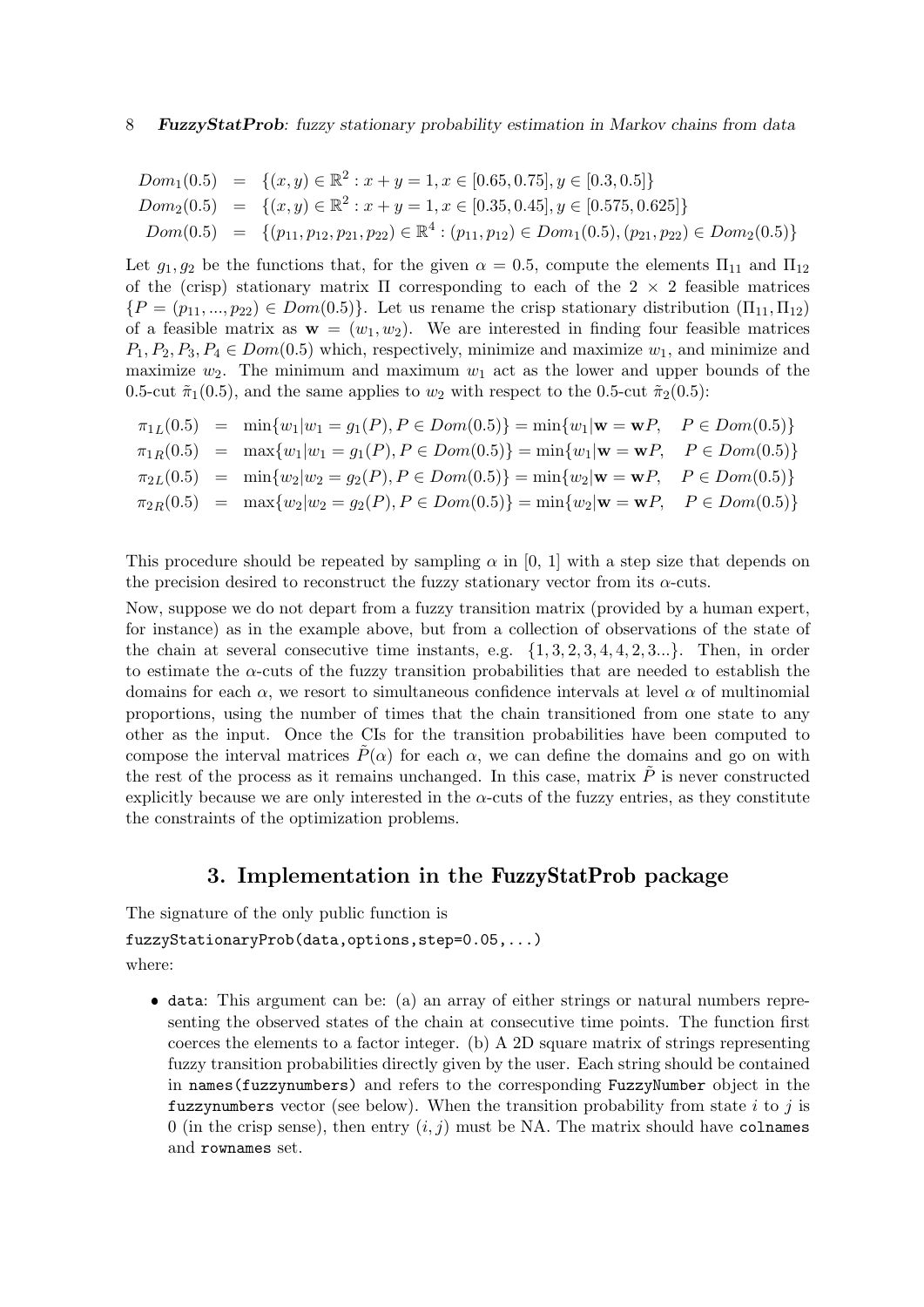- options: a tagged list containing the following parameters:
	- verbose: boolean, set to TRUE if progress information should be printed during the process. It is set to FALSE if this option is not specified.
	- states: an array of strings indicating the states for which the stationary distribution should be computed. The values should match those specified in the data argument. If this option is not specified, the fuzzy stationary probabilities are computed for every state of the chain.
	- acutsonly: boolean, set to TRUE if no regression should be done after computing the  $\alpha$ -cuts. This option is set to FALSE if not specified.
	- regression: a string with the type of the regression to be applied at the end of the algorithm for fitting the membership functions of the fuzzy stationary probabilities. Possible values are 'linear', 'quadratic', 'cubic', 'gaussian', 'spline' and 'piecewise' (piecewise linear). In all cases (including the gaussian), a different curve is fitted for each side of the fuzzy number. The gaussian option fits curves of the form  $\mu(x) = \exp\left(-\frac{1}{2}\right)$  $\frac{1}{2} \left| \frac{x-c}{s} \right|^m$ ). The spline option performs interpolation by a monotone cubic spline according to the Hyman method (see splinefun documentation) while piecewise computes a piecewise linear membership function by connecting consecutive points of the  $\alpha$ -cuts with straight lines, using the built-in PiecewiseLinearFuzzyNumber subclass of the FuzzyNumbers package. If this option is not specified, quadratic regression is carried out by default. If acutsonly is set to true, this option is ignored.
	- ncores: positive integer representing the maximum number of cores that can be used when running in parallel. If set to more than 1, then each processor takes care of all the computations involving one of the values of  $\alpha$  that have to be sampled, via parLapply function of the parallel package. Defaults to 1 (sequential) if not specified. If ncores is greater than the actual number of cores in the computer, all available cores are used.
	- fuzzynumbers: a tagged list with all the different FuzzyNumber objects that appear in data when data is a matrix of labels; ignored otherwise. Every element of the list must have a name, referenced in at least one entry of data.
- step: step size for sampling  $\alpha$  when computing the  $\alpha$ -cuts. The smallest  $\alpha$  is always present and equals 0.001, and the rest of values are calculated as  $\alpha = k \text{-step}$  for  $k \geq 1$ . The greatest sampled value that is always present as well is  $\alpha = 0.999$ . It is set to 0.05 when this option is not specified.
- ... Further arguments to be passed to DEoptim.control to customize the algorithm that finds the lower and upper bounds of the  $\alpha$ -cuts by solving a minimization and a maximization problem.

The value returned by the function is a tagged list that belongs to a new S3 class called FuzzyStatObj. This class has only two specific methods, print and summary, and both print exactly the same: a brief summary of the processing that has been done, including the number of states, number of observations, regression type, step size and time elapsed, and information about the names of the two tags that should be queried to retrieve the results, namely \$fuzzyStatProb and \$acuts. The former is a tagged list of FuzzyNumber objects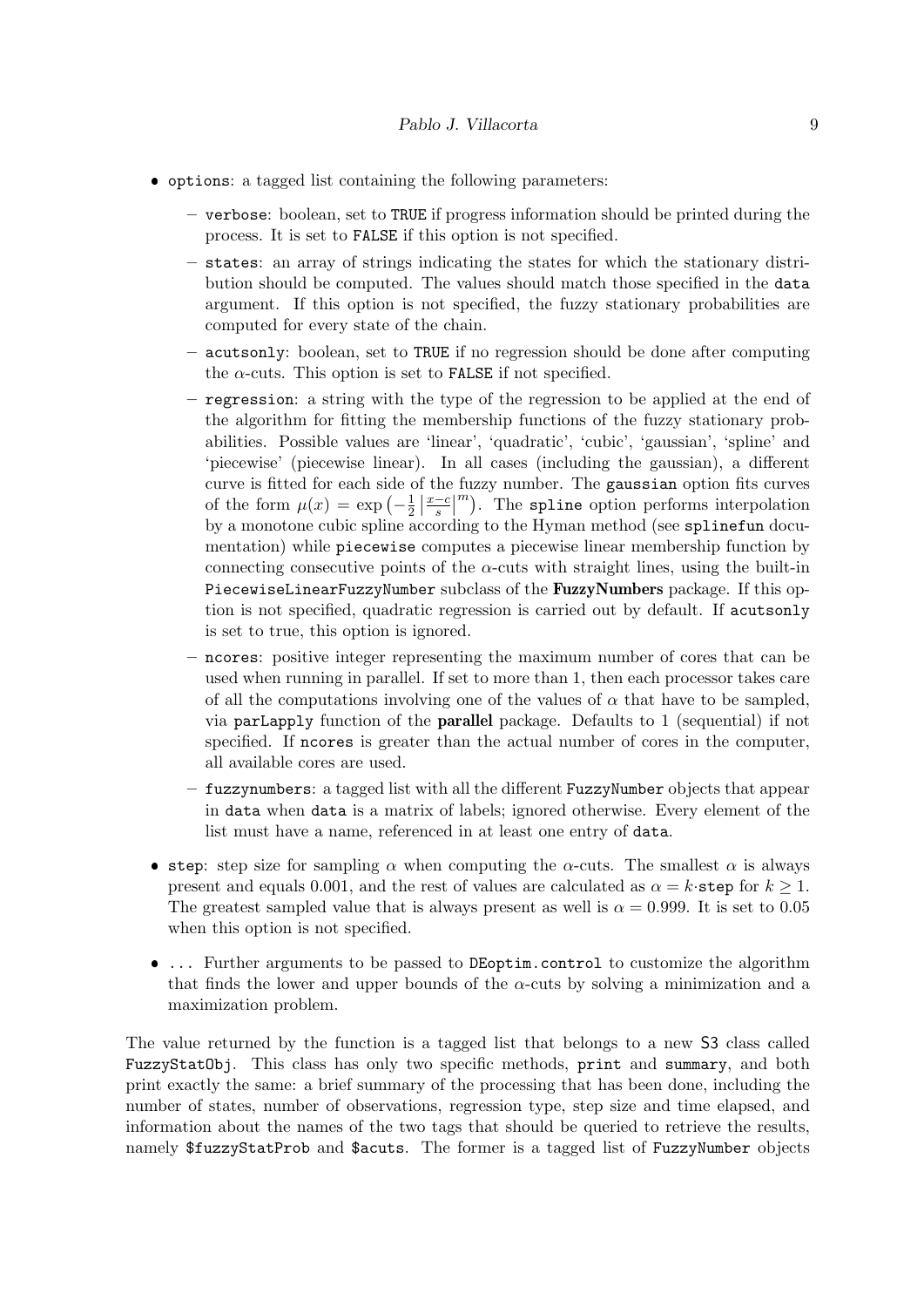<span id="page-9-0"></span>

Figure 1: Diagram of the function workflow and the R packages used in each phase.

(see the FuzzyNumbers package cited before) whose length equals length(options\$states) and whose names match those in options\$nstates. The latter is another tagged list with the same length and names, consisting of data frame objects that contain the  $\alpha$ -cuts of every output stationary probability, represented as pairs  $(\tilde{\pi}_{iL}(\alpha), \alpha)$  and  $(\tilde{\pi}_{iR}(\alpha), \alpha)$ . The object at each position represents the fuzzy stationary probabilities and  $\alpha$ -cuts of the element of the options\$states list that is in the same position. Note that in case the user specifies within options\$state a state that is not found among the elements of the data argument, then the corresponding position of \$fuzzyStatProb and \$acuts will be NA. When setting acutsonly = TRUE, the returned object does not have a \$fuzzyStatProb tag but only \$acuts. Section [4](#page-11-0) contains a fragment of code and the R output showing how our function should be called.

#### 3.1. Implementation issues

This section describes how each step of the mathematical process explained before has been implemented in R and the external packages used. A general scheme of the package is depicted in Figure [1,](#page-9-0) which has two possible starting points depending on whether the user provides a sequence of observations or a fuzzy transition matrix.

Confidence intervals The first step is to build the fuzzy numbers of the fuzzy transition matrix, as the superposition of confidence intervals. The procedure samples several  $\alpha$  from 0 to 1; the step size of the sampling is specified by the user in the step argument of the function. For each  $\alpha$  and for each state  $s_i$  of the chain, the method builds as many simultaneous confidence intervals as transitions to other states  $s_j$  have been observed from  $s_i$ . The procedure makes use of the MultinomialCI package created by the first author [\(Villacorta](#page-23-8) [2012\)](#page-23-8) which implements the Sison and Glaz method [\(Sison and Glaz](#page-22-11) [1995\)](#page-22-11) to calculate simultaneous confidence intervals for multinomial proportions. It is a direct R translation of the SAS code published in [May and Johnson](#page-22-12) [\(2000\)](#page-22-12). The FuzzyStatProb loads this package during the execution.

If the user has provided directly the fuzzy transition probabilities, this step is omitted and the  $\alpha$ -cuts are taken directly from the fuzzy numbers passed to the function.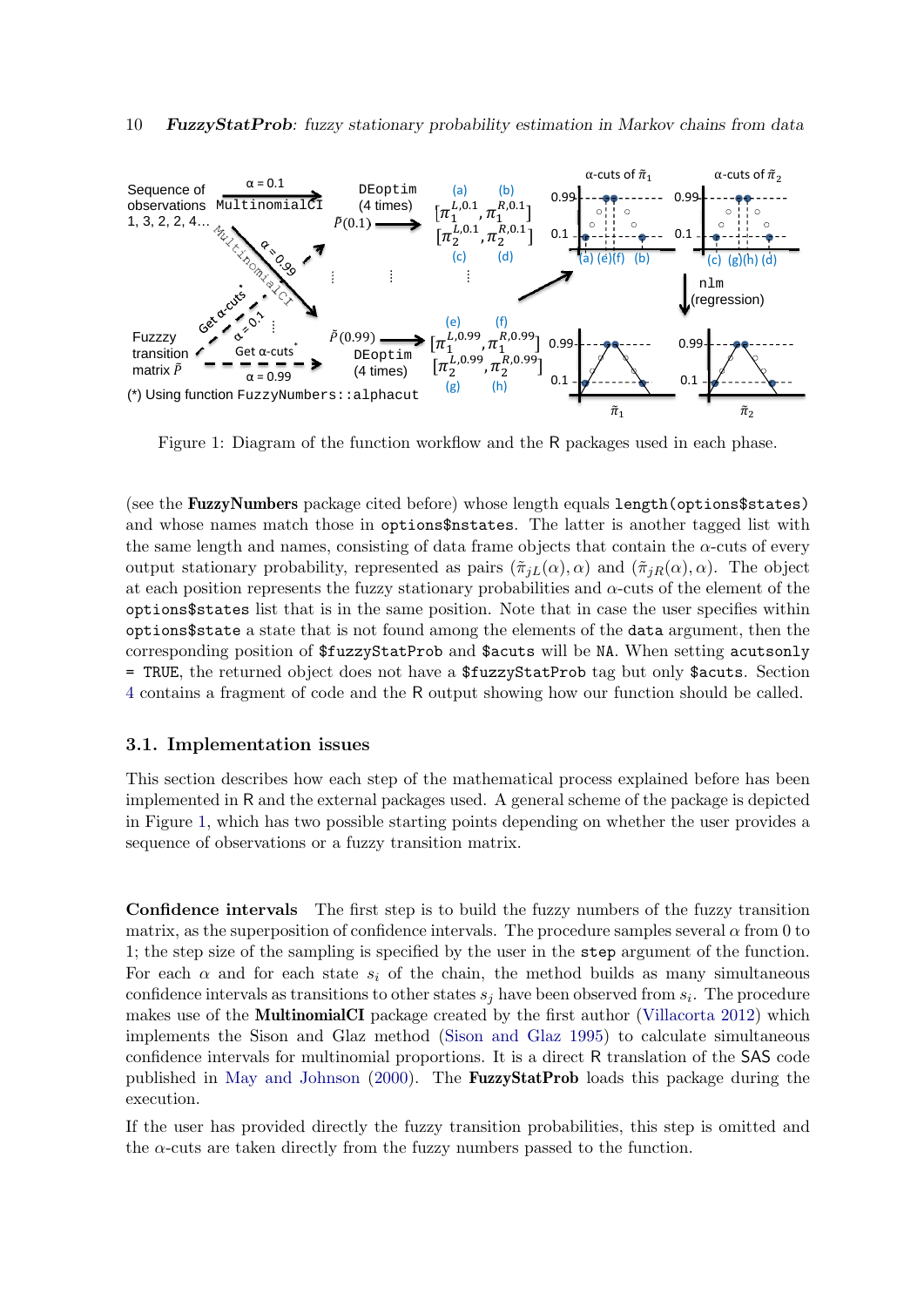Computation of  $\alpha$ -cuts of stationary probabilities The second (and main) step of the method is to solve the optimization problems of Equations [4](#page-6-0) and [5,](#page-6-0) using some heuristic optimization technique. As explained in Section [2.5,](#page-5-0) the confidence intervals which are the  $\alpha$ -cuts of the fuzzy entries of the transition matrix are used in this step as box-constraints for the optimization that searches for the minimum and maximum value of each stationary probability within  $Dom(\alpha)$ . The **DEoptim** package [\(Mullen, Ardia, Gil, Windover, and Cline](#page-22-13) [2011\)](#page-22-13) was employed for this purpose. It is an implementation of the Differential Evolution (DE) algorithm [\(Storn and Price](#page-22-14) [1997;](#page-22-14) [Price, Storn, and Lampinen](#page-22-15) [2005\)](#page-22-15) that has exhibited excellent performance in a wide variety of hard continuous optimization problems. The package provides built-in capabilities to specify box-constraints for every variable but cannot handle equality constraints (in this case, the probabilities of every row of the matrix being evaluated must add to 1), so they have to be controlled directly in the objective function.

Computation of membership functions via regression The third and last step is to reconstruct the membership function of the fuzzy stationary probabilities whose  $\alpha$ -cuts were computed in the preceding step. Focusing on regression, the user can choose among linear, quadratic, cubic and gaussian regression. When fitting a quadratic or cubic membership function, care should be put to avoid non-monotonous functions, not allowed in this context for fuzzy numbers. To be precise:

- Since the membership function has to be continuous, it should intersect with the horizontal axis in at least one point between 0 and the central (core) point of the fuzzy number for the left-side function, and between the central point and 1 for the right-side function. If the function cuts the  $X$  axis in more than one point, only the greatest of those between 0 and the central point is considered, as well as the smallest of those between the central point and 1.
- The function only needs to be monotonic in those intervals so local minima cannot exist within them.
- The left and right functions (before normalizing to [0, 1]) must satisfy  $f(\text{core}) = g(\text{core})$  $= 1$ , so the degrees of freedom decrease in one because it is possible to write one of the curve parameters as a function of the others.

It is clear that the problem can be viewed as a constrained minimization of the squared error function with respect to the cloud of points representing the  $\alpha$ -cuts. First, the nls function for Non-linear least squares regression is called. The diminished degrees of freedom are expressed in the formula passed to nls, in which one of the parameters of the curve is expressed as a function of the others. This function yields a solution satisfying  $f(core) = 1$ , but the rest of the conditions are not guaranteed by nls so they have to be checked in the obtained solution. If they are fulfilled, the solution is accepted and returned.

If they are not fulfilled, and taking into account that regression accuracy at this stage is not as fundamental as the satisfaction of all the constraints, again Differential Evolution is used to minimize the total quadratic regression error function for gaussian, quadratic and cubic regression. Constraints were implemented in the objective function of DE. For quadratic regression, the vertex must not fall between the horizontal cut-points and the core, and such cut-points cannot be negative nor greater than 1. For cubic regression, a turning point must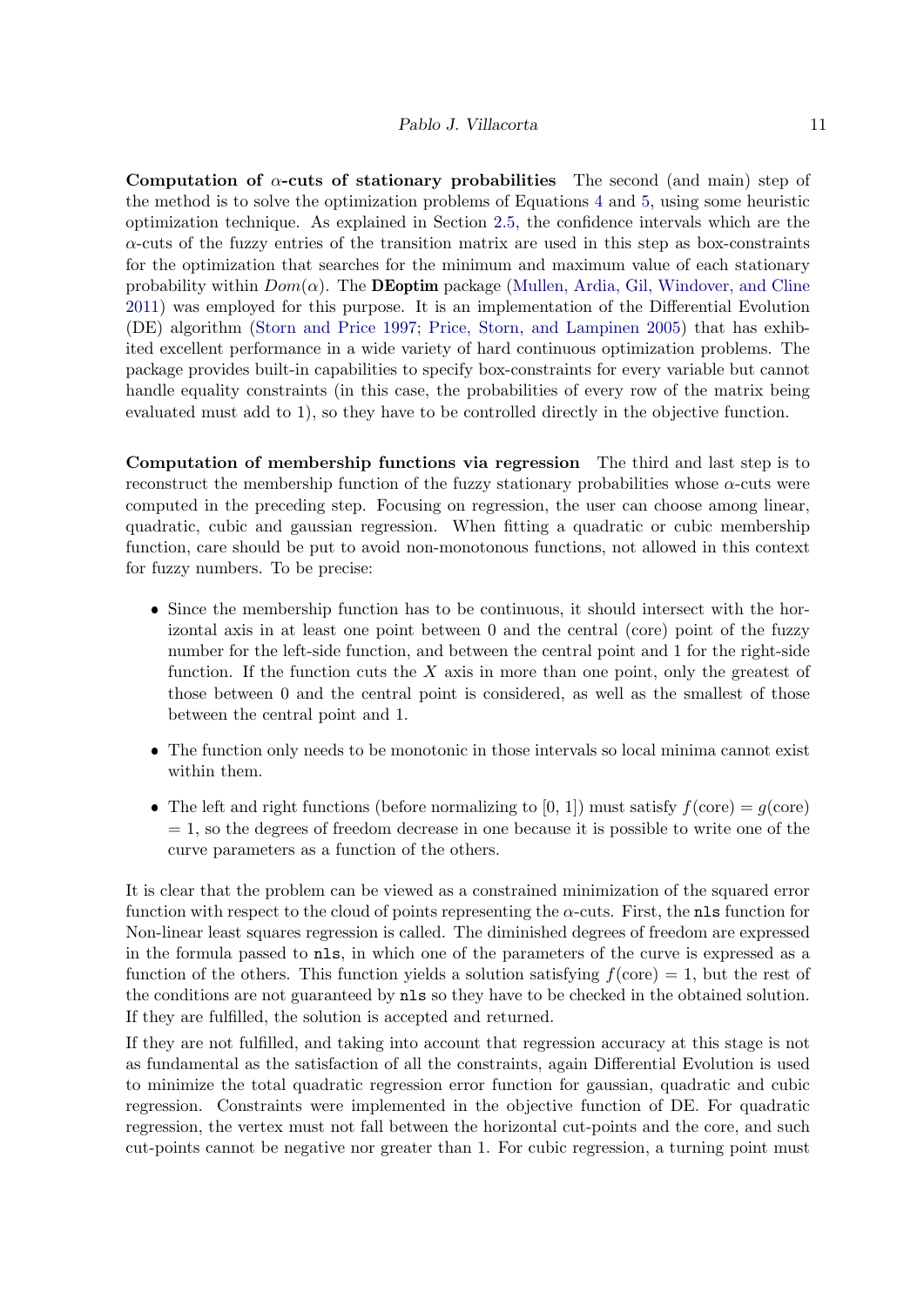not exist between the cut-points and the core. Linear and gaussian regression are themselves monotonic so the only constraint to be considered is the intersection with the horizontal axis. By definition, the gaussian function does not intersect the horizontal axis at any point but for practical purposes, it can be rounded to 0 when the membership degree is smaller than, say, 0.01.

Computation of membership functions via interpolation This option always yields good and fast results, although the expression of the solution is a bit more complicated. Interpolation with cubic spline functions can be applied to the  $\alpha$ -cuts to obtain a membership functions with a soft shape, yet continuous. Monotonicity is guaranteed by the use of the hyman option of the spline function of the stats package; see the associated *vignette* for details. An alternative interpolation method supported is linear piecewise interpolation, provided by the FuzzyNumbers package in the PiecewiseLinearFuzzyNumber subclass. The membership function is built by connecting a monotone<sup>[1](#page-11-1)</sup> sequence of points  $(x_i, \mu(x_i))$  with straight lines.

**Parallelism** The most computationally demanding task is the calculation of the  $\alpha$ -cuts of fuzzy stationary probabilities. It requires running DE twice per each  $\alpha$  value, and it is expected that any user samples at least ten  $\alpha$  values, which yields 20 full executions of the optimization process for each state whose stationary probability has to be calculated. In our implementation, when  $\alpha$  has been set, the  $\alpha$ -cuts are computed for all the chain states indicated by the user, which means that lengthy computations have to be done before moving to another  $\alpha$  value. For this reason, and since the computations with each  $\alpha$  are independent of the rest, we have introduced parallelism at this level by using the built-in parLapply function of the **parallel** package over a vector containing all the  $\alpha$  values to be sampled. Each physical core thus takes care of all the computations for a given  $\alpha$ , i.e., runs a minimization and a maximization for every state of the chain. With this approach, possibly all the cores available will be engaged in heavy computations since the number of sampled  $\alpha$ 's will most likely be greater than the number of processors. Such coarse grain parallelization is enough, although the DEoptim function provides a built-in option to run in parallel as well. Parallelism is disabled initially in our package (ncores = 1 by defult) to prevent a sudden slowdown of the computer when getting all the available processors engaged in our computations, but can be enabled by setting ncores to a higher number, which is strongly recommended to keep computation times within affordable limits.

# 4. The package in use

<span id="page-11-0"></span>Now we will show how the package can be used with a toy example. We will generate a realization of a 10-state Markov chain which controls the randomized movement of an autonomous robot that patrols an area, modeled as a two-dimensional grid (Figure [2\)](#page-12-0). Each cell of the grid is a state of the chain, and the robot can only move to an adjacent cell at a turn (a discrete time instant). The movement is based on a probability distribution over the adjacent cells. Such distribution depends only on the current cell, and not on the trajectory followed by the robot in the past to reach that cell, so clearly it is a Markovian movement. It

<span id="page-11-1"></span> $\frac{1}{1}x_i \leq x_{i+1} \Leftrightarrow \mu(x_i) \leq \mu(x_{i+1})$  for the left side function and  $x_i \leq x_{i+1} \Leftrightarrow \mu(x_i) \geq \mu(x_{i+1})$  for the right side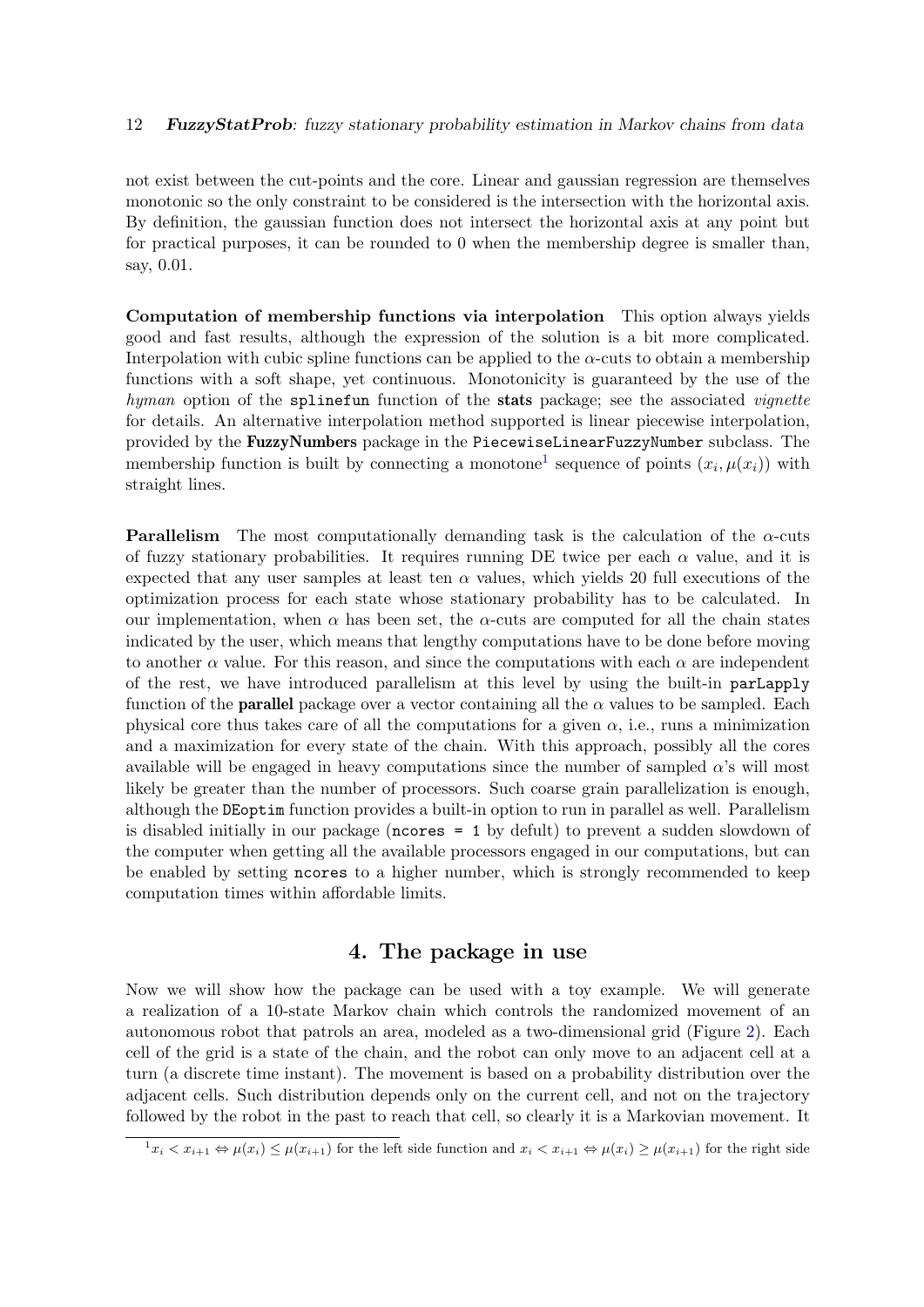<span id="page-12-0"></span>

due to the constraints (5). If the above problem admits a  $s_{\rm eff}$  are the optimal patrolling strategy air  $\alpha$ for the robot. When the above problem is unfeasible, we pass Figure 2: (a) Optimal Markovian patrolling strategy according to game-theoretic techniques for a map with 13 cells. Reproduced from Amigoni et al. (2009). Non-reachable states 5, 8 and 13 were not considered for the Markov chain. (b) The  $10x10$  transition matrix.

In the second stage we find the best response i of the intruder such that the patroller's expected utility is maximum.  $T_{\rm eff}$  is formulated as a multipliear problem,  $\alpha$ time. Such models are very common in the field of autonomous robotic patrolling [\(Agmon,](#page-20-5) is time-homogeneous as well, since the probabilities used by the robot do not change along the randomness of this kind of strategies: [Kraus, and Kaminka](#page-20-5) [2008;](#page-20-5) [Amigoni](#page-20-4) *et al.* [2009\)](#page-20-4). There are two main reasons that justify the randomness of this kind of strategies:

- since some locations would remain uncovered in the sense that the time between two<br>consocutive visits is larger than the time peodod by the intruder to successfully penetrate consecutive visits is larger than the time needed by the intruder to successfully penetrate that location. The area is large enough to prevent full coverage with a deterministic patrolling scheme, that location.
- $\bullet$  The robotic movement should be unpredictable when facing a full-knowledge opponent, The follower movement should be unpredictable when facing a fun-knowledge opponent, i.e., one that has perfectly learnt the robot's patrolling scheme. This situation arises when the opponent has been observing the robot's movement for a long time before choosing the cell to attack. A randomized movement leads to maximizing the robot<br>payoff over in this case, since the only knowledge the intruder may acquire is the exact probability distribution employed by the robot, not the actual trajectory he will follow payoff even in this case, since the only knowledge the intruder may acquire is the exact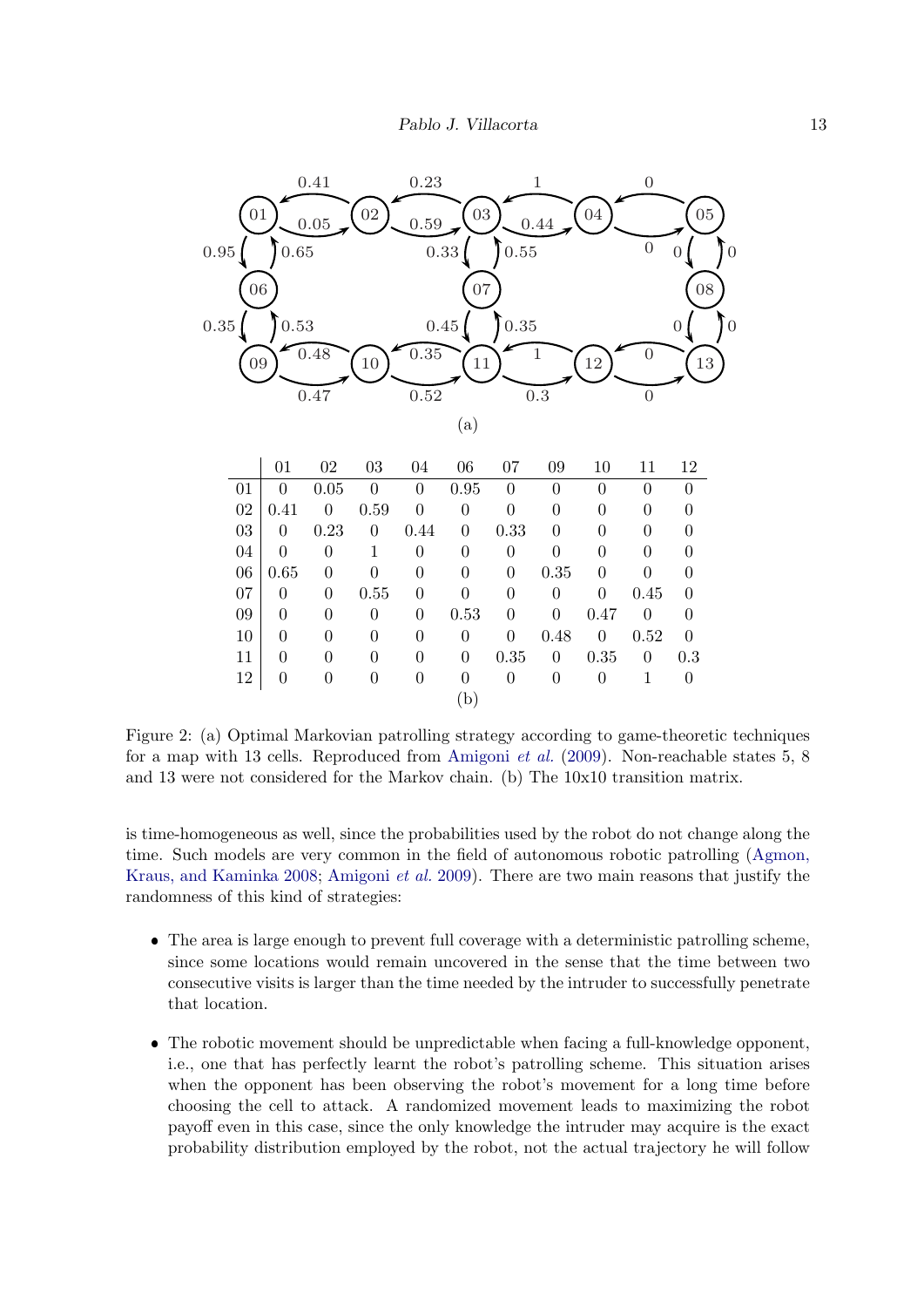at each walk. Note that considering the strongest adversary is the common assumption in game theory as it is the worst case one may face.

Although the problem is usually solved with game-theoretic techniques<sup>[2](#page-13-0)</sup>, it represents indeed a good example of a Markov chain with very large state space (actually, proportional to the extension of the area under consideration). The concept of stationary distribution becomes relevant since it gives an idea of the locations in which the robot spends less time or, in other words, the places that have less coverage and are thus the most promising to be attacked<sup>[3](#page-13-1)</sup>. If the assumption of perfect adversarial knowledge is eliminated, i.e., if we consider a more realistic situation in which the adversary only has a sequence of observations of the robot's movement, then what the opponent does is actually an estimation of stationary probabilities based on the observations from an unknown Markov chain that guides the robot's movement. A fuzzy estimation captures more information about the observations than a point estimate.

## 4.1. Departing from a sequence of observations

The Markov chain of Figure [2](#page-12-0) depicts the game-theoretic solution [\(Amigoni](#page-20-4) et al. [2009\)](#page-20-4) against a full knowledge opponent in a map with 13 cells, three of which are not reachable and thus discarded for our Markov chain. Assume the adversary observes a realization of 200 time instants of this chain. The R code that generates such sequence of observations and then computes the fuzzy stationary probabilities is shown below. robotStates = c("01", "02", ..., "12") is a 10-component string vector with the names of the states, and transRobot is the transition matrix of Figure [2.](#page-12-0) Both variables are defined in an .Rda file attached to the package. The states argument is not specified in the call to fuzzyStationaryProb, which means the fuzzy stationary probabilities of all the states should be computed.

```
R> library(markovchain) # for simulating from a known crisp Markov chain
R> mcPatrol \leq new("markovchain", states = robotStates, byrow = TRUE,
+ transitionMatrix = transRobot, name = "Patrolling") # Markov chain object
R > set. seed(666):
R> simulatedData <- rmarkovchain(n = 200, object = mcPatrol,
+ t0 = sample(robotStates, 1)) # 200 obs starting in a random state
R> mcfit = markovchainFit(simulatedData) # Fit with markovchain package
R> vsteady = steadyStates(mcfit$estimate) # 1 x n matrix of stat. probs
R> quadratic = fuzzyStationaryProb(simulatedData, list(verbose = TRUE,
         regression = "quadratic", ncores = 4), step = 0.1);Parallel computation of a-cuts in progress...finished successfully
(elapsed: 194.04 s.)
Applying quadratic regression to obtain the membership functions of fuzzy
stationary probabilities...
```
Fitting memb.func. for state: 01 02 03 04 06 07 09 10 11 12

Now we demonstrate different types of regression to fit the membership function of the fuzzy stationary probabilities.

<span id="page-13-1"></span><span id="page-13-0"></span><sup>2</sup>Most often the equilibrium strategy in security games is computed using bi-level non-linear programming.

<sup>&</sup>lt;sup>3</sup>This deserves further discussion since a poorly covered location may not be worth attacking if the benefits of a successful attack are low for the attacker, but intuitively coverage is modeled by the stationary distribution.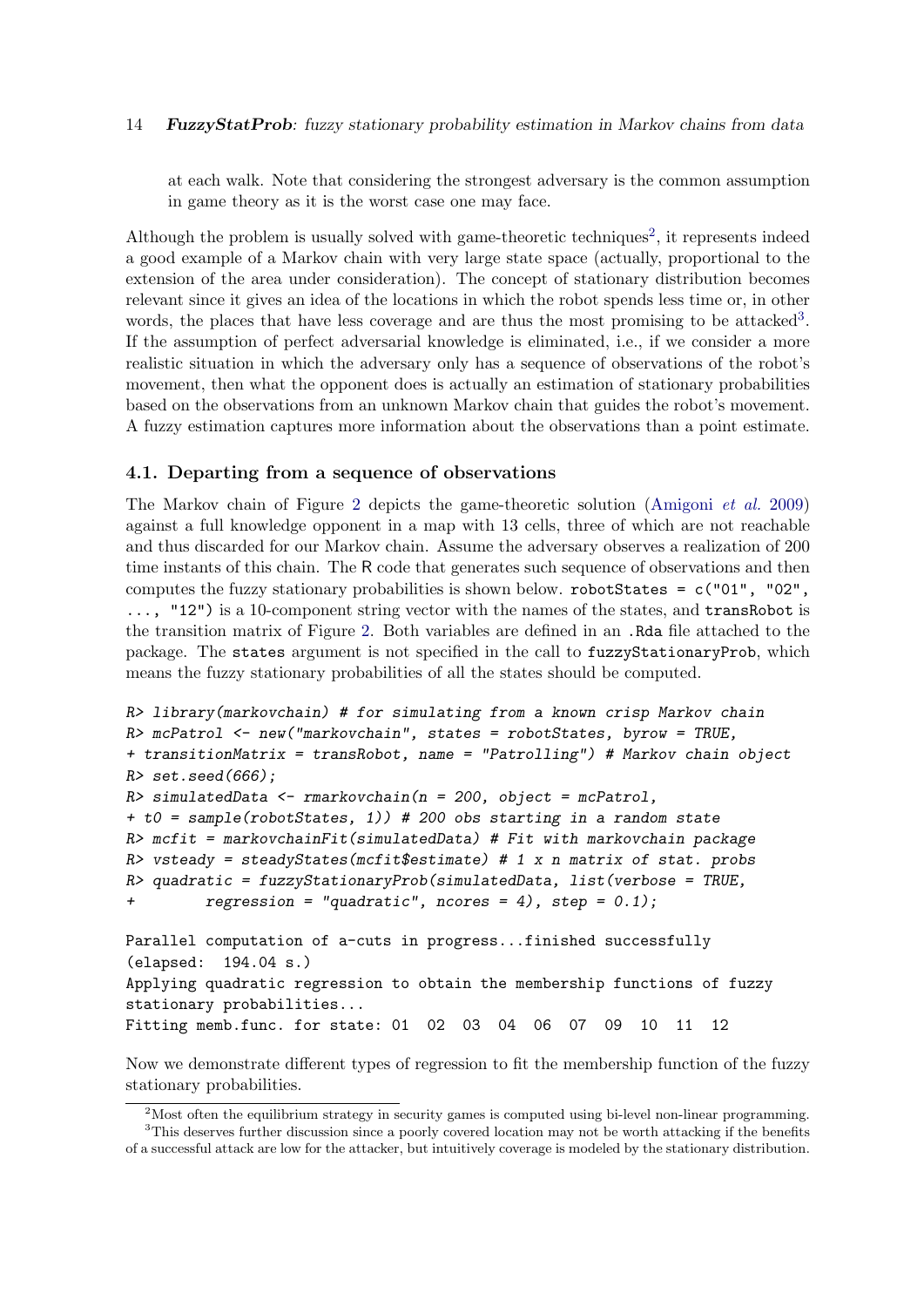```
R> linear = fuzzyStationaryProb(simulatedData, list(verbose = FALSE,
+ regression="linear", ncores = 4), step=0.1)
R> cubic = fuzzyStationaryProb(simulatedData, list(verbose = FALSE,
+ regression = "cubic", ncores = 4), step = 0.1)
R> gaussian = fuzzyStationaryProb(simulatedData, list(verbose = FALSE,
+ regression = "gaussian", ncores = 4), step = 0.1)
R> splines = fuzzyStationaryProb(simulatedData, list(verbose = FALSE,
+ regression = "spline", ncores = 4), step = 0.1)
R> pwlinear = fuzzyStationaryProb(simulatedData, list(verbose = FALSE,
        regression = "piecewise", nocres = 4), step = 0.1)
```
Finally we are going to depict in a figure the  $\alpha$ -cuts of the fuzzy stationary probabilities computed by our program, and the functions fitted to them. The code relies on the plot function for FuzzyNumber objects that were created for each state as a result of the regression. In order to compare to the output given by the steadyStates function of the markovchain package, dashed lines have been drawn at the stationary probabilities calculated by that function, using function abline.

```
R> m \leq matrix(c(1, 2, 3, 4, 5, 6, 7, 8, 9, 10, 11, 11), nrow = 4, ncol = 3,
+ byrow = TRUE) # layout for multiple plots in one figure
R layout(mat = m, heights = c(0.25, 0.25, 0.25, 0.25))
R> for (i in robotStates){ # i is a string with the state name
+ par(mar = c(4, 4, 2, 1)) # set margin of this cell
+ plot(linear$fuzzyStatProb[[i]], col = "blue", main = paste("State ", i),
         cex.lab = 1.1, lwd = 2); # linear regression line in blue
+ plot(quadratic$fuzzyStatProb[[i]], col = "red", cex.lab = 1.1, lwd = 2,
         add = TRUE; # quadratic regression curve in red
+ plot(cubic$fuzzyStatProb[[i]], col = "springgreen4", cex.lab = 1.1, lwd = 2,
         add = TRUE; # cubic regression curve in green
+ plot(gaussian$fuzzyStatProb[[i]], col = "black", cex.lab = 1.1, lwd = 2,
+ add = TRUE); # gaussian regression curve in black
+ plot(splines$fuzzyStatProb[[i]], col = "orange", cex.lab = 1.1, lwd = 1,
         add = TRUE; # cubic spline regression curve in orange
+ abline(v = vsteady[1,i], lty = "dashed"); # vertical dashed line
+ points(linear$acuts[[i]]); # alpha-cuts of this state stat.probability
+ } # Finally, we add a legend box to the figure:
R plot(1, type = "n", axes = FALSE, xlab = "", ylab = "")R> plot_colors <- c("blue", "red", "springgreen4", "black", "orange")
R> legend(x = "top", inset = 0,
+ legend = c("Linear", "Quadratic", "Cubic", "gaussian", "Spline"),
+ col = plot_colors, lwd = 2, cex = 1, bty = "n", horiz = FALSE)
R> summary(quadratic)
 . Fuzzy stationary probabilities of a Markov chain with 10 states
```

```
. Probabilities have been computed for states: 01
```

```
. Number of input observations: 200
```

```
. Parameters:
```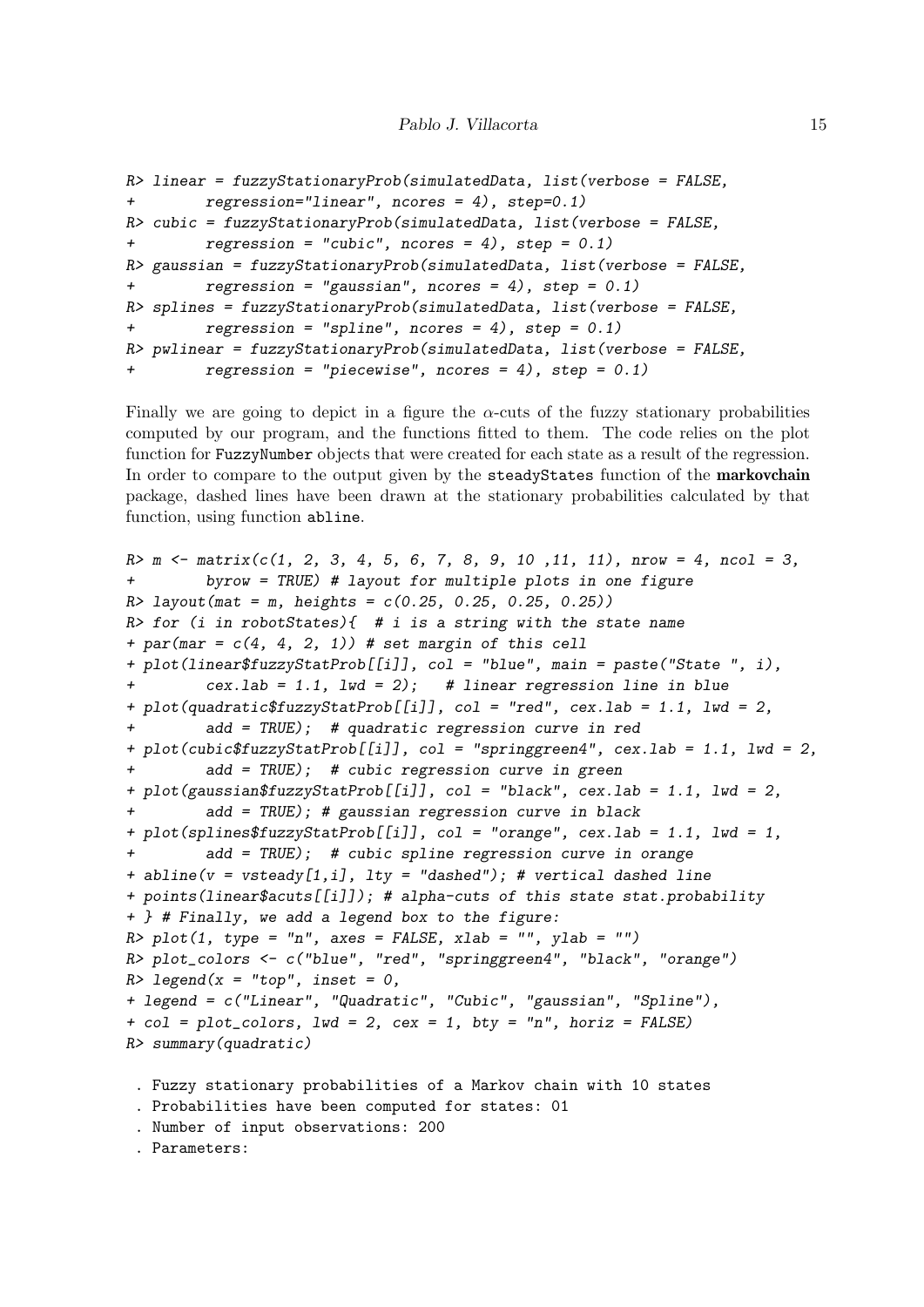```
Step size: 0.1
      Execution was done in parallel ( 4 cores used )
      Regression curve for output membership functions: quadratic .
       To retrieve the results use $fuzzyStatProb and $acuts with this
       object
. Computation of alpha-cuts took 194.04 seconds
. Membership functions regression took 34.71 seconds
```
Let us retrieve the FuzzyNumber object corresponding to the stationary probability of state 01, and the  $\alpha$ -cuts from which such number was built. The  $\alpha$ -cuts are returned as a data.frame object in which the first column represents the probability and the second, the membership degree  $\alpha$ . Note there are always two rows (rows 1 and 10, 2 and 11, etc) with the same y (membership) value, one for the lower bound and the other for the upper bound of that  $\alpha$ -cut. This way, the limits of the  $\alpha$ -cuts can be plotted as if they were 2D points.

```
R> quadratic$fuzzyStatProb[["01"]] # FuzzyNumber object of state 01
```

```
Fuzzy number with:
   support=[0, 0.294939],
      core=[0.15054, 0.15054].
```

```
R> quadratic$acuts[["01"]]
```

```
x y
1 0.0001480569 0.001 # a-cuts of the fuzzy stationary probability of
2 0.0336437600 0.100 # state named "01"
3 0.0510534166 0.200
4 0.0725788506 0.300
5 0.0936139309 0.400
6 0.1111090020 0.500
7 0.1300688992 0.600
8 0.1387885412 0.700
9 0.1505397380 0.999
10 0.3822915287 0.001
11 0.3046761228 0.100
12 0.2549764457 0.200
13 0.2434278879 0.300
14 0.2104871378 0.400
15 0.1949950486 0.500
16 0.1763232720 0.600
17 0.1625293319 0.700
18 0.1505397380 0.999
```
An important remark should be made here. There are no output  $\alpha$ -cuts for  $\alpha = 0.8$  and  $\alpha = 0.9$ . This is due to the fact that the intervals of the input interval matrices were very small, and thus the minimization and maximization problems for each of these values have all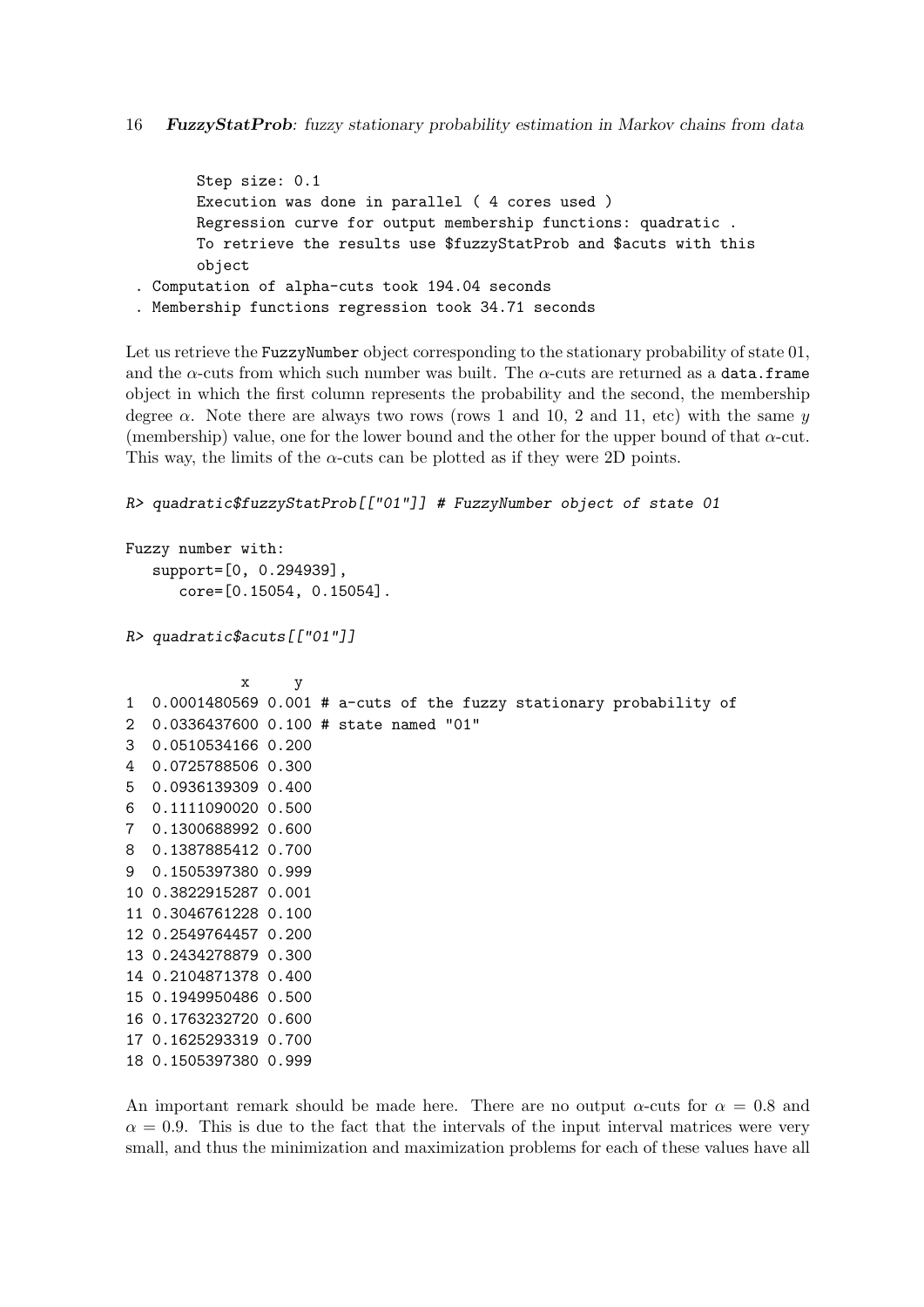<span id="page-16-0"></span>

Figure 3: Fuzzy stationary distribution of the Markov chain of Figure [2,](#page-12-0) computed using 200 observations (several fitting curves available are shown). Dashed lines correspond to stationary probabilities returned by the function steadyStates of markovchain.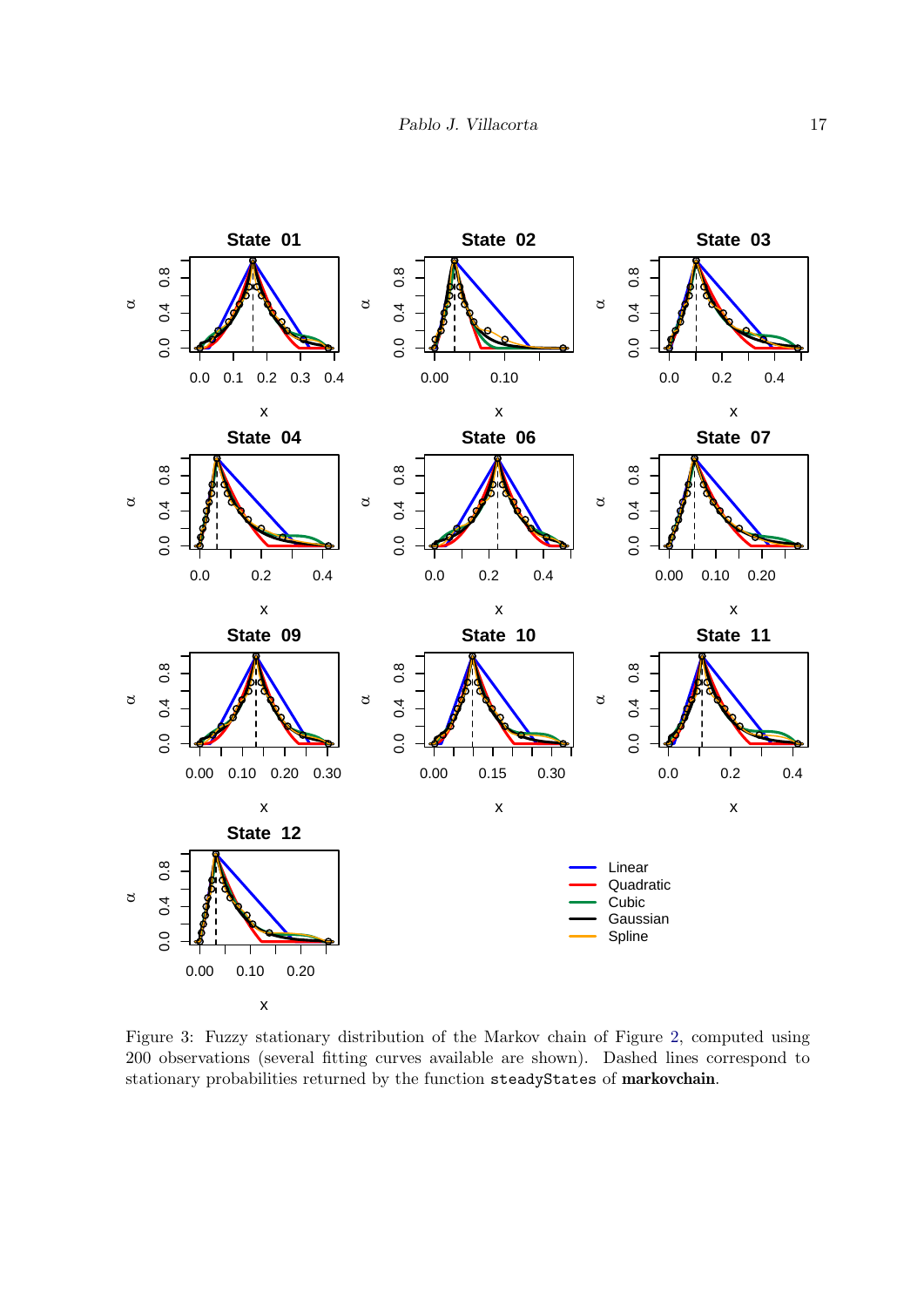the same solution. It is because the multinomial confidence intervals are very small when the required confidence level is also very low. This happens for  $\alpha = 0.8, 0.9$  and 0.999. In practice, the corresponding output  $\alpha$ -cuts are points rather than intervals, and actually it is the same point for those three values of  $\alpha$ . By the representation theorem [\(Negoita and Ralescu](#page-22-10) [1975\)](#page-22-10), the membership degree of all the elements within such very small output  $\alpha$ -cuts is actually the greatest of them, i.e., 0.999, so the others can be discarded and the 0.999 is the only one retained. In our implementation, before carrying the regression we always discard those  $\alpha$ cuts such that the distance from the lower or upper bounds of the  $\alpha$ -cut to the fuzzy number vertex (which is the point estimate of the stationary probability) is less than 0.005.

The graphical output of the above code is the plot of Figure [3.](#page-16-0) A number of details can be observed. The gaussian curve usually provides the best fit, and this is actually the reason for which it was included as an option in our package. However, it has the most complicated expression. Cubic fitting also fits quite well. Regarding the shape of the figures, it is clear that the fuzzy numbers are in general not symmetric around the point estimate as the vertex is sometimes very close to 0 or 1 so the points cannot spread much in that side.

Moreover, fuzzy stationary probabilities provide more information than a point estimate based on the transition proportions from the sequence of observations. A comparison between stationary probabilities of states 6 and 8 serves to illustrate how beneficial it is to have fuzzy estimations. According to point estimates (which are the central point of the output fuzzy numbers), the stationary probability of being at state 6 is smaller than that of state 8. However, the  $\alpha$ -cuts of fuzzy stationary probability for state 6 are wider and the fuzzy number is more right-skewed than state 8, indicating there is more uncertainty on this value and suggesting that it could be actually greater. In fact, the true stationary probabilities are  $\pi_6 = 0.1946, \pi_8 = 0.1154$ , and therefore  $\pi_6 > \pi_8$ . Note, additionally, that the output of the function steadyStates from markovchain consists of punctual estimates of stationary probabilities. The package is able to compute bootstrap confidence intervals for the transition probabilities but not for the stationary probabilities. Therefore fuzzy transition probabilities are more informative. As could be expected, the point estimates of stationary probabilities given by steadyStates match the 1-cuts of our fuzzy stationary probabilities.

### 4.2. Departing from user-specified fuzzy transition probabilities

Now we depart from a matrix of fuzzy numbers that constitute the fuzzy transition probabilities and are given directly by the user. In this case we assume they are linguistic probabilities as each of them is represented by a (meaningful) linguistic term. However, we could have chosen the names to be meaningless labels like " $L_1$ ", " $L_2$ ", ..., " $L_l$ " where l stands for the number of different fuzzy numbers employed in the matrix. The linguistic transition matrix created for our problem (Figure  $4(a)$  $4(a)$ ) is similar to that in Figure [2\(](#page-12-0)a). We have used Trapezoidal Fuzzy Numbers (TrFNs) in accordance to previous studies about the probability ranges that human people associate with each linguistic expression [\(Bonissone and Decker](#page-21-15) [1985\)](#page-21-15) (Figure [4\(](#page-18-1)b)). Every row of the fuzzy matrix fulfills the condition of being a well-formed probability distribution in the sense stated in Section [2.4.](#page-4-1)

The code to compute the fuzzy stationary probabilities from this matrix is the following. Variable linguisticTransitions is a matrix of labels (strings) defined in an .Rdata file of the package. Its entries should match the names of allnumbers, which is a list of FuzzyNumbers.

R> EU = TrapezoidalFuzzyNumber(0,0,0.02,0.07); # Extremely unlikely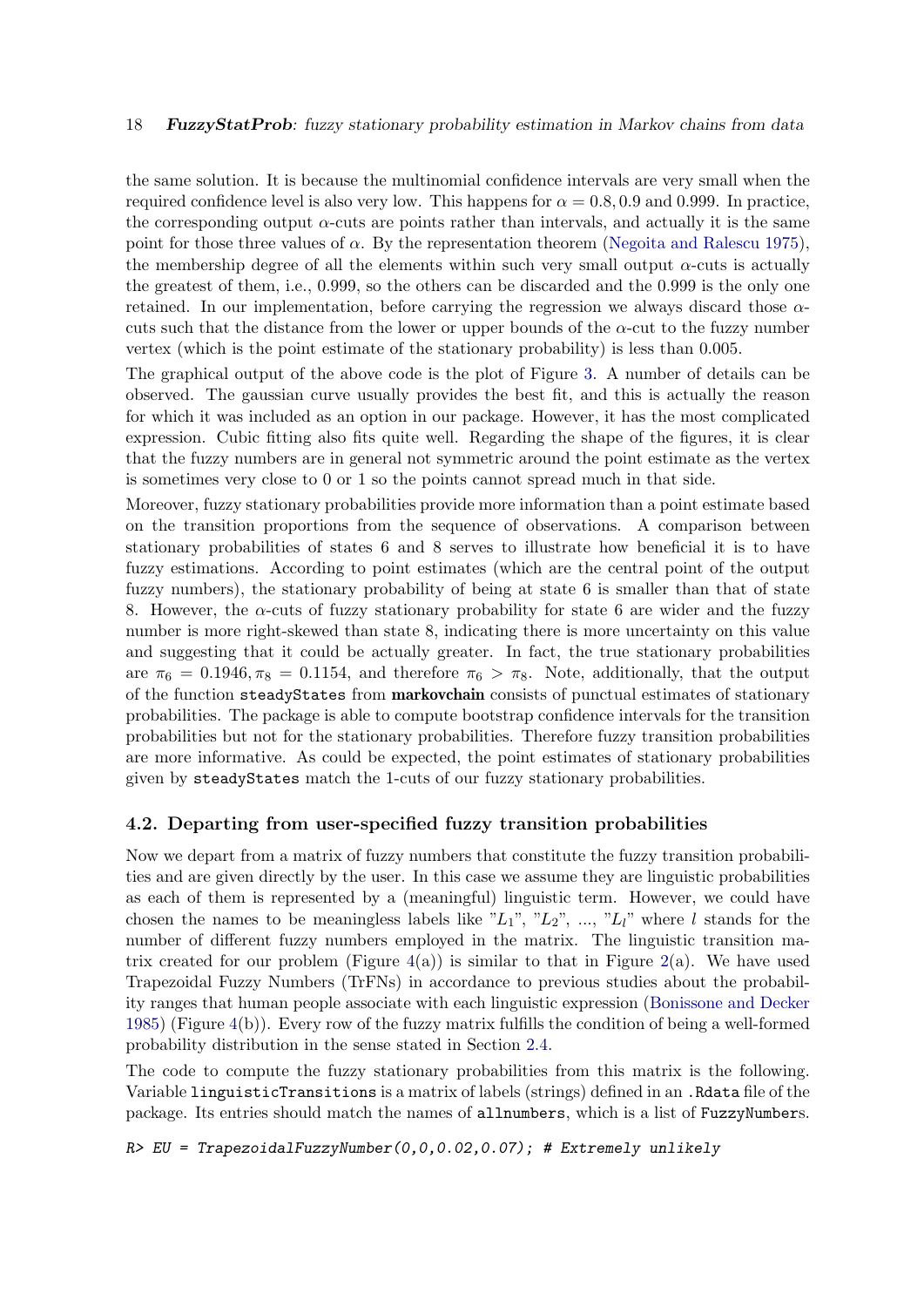<span id="page-18-1"></span>

Figure 4: (a) Linguistic transition matrix specified by the user. (b) Associated TrFNs.

```
R> VLC = TrapezoidalFuzzyNumber(0.04, 0.1, 0.18, 0.23); # Very low chance
R> SC = Trapezoidal FuzzyNumber(0.17, 0.22, 0.36, 0.42);# Small chance
R IM = TrapezoidalFuzzyNumber(0.32,0.41,0.58,0.65); # It may
R> MC = Trapezoidal FuzzyNumber (0.58, 0.63, 0.8, 0.86);# Meaningful chance
R> ML = TrapezoidalFuzzyNumber(0.72,0.78,0.92,0.97); # Most likely
R > EL = TrapezoidalFuzzyNumber(0.93,0.98,1,1); # Extremely likely
R > allnumbers = c(EU, VLC, SC, IM, MC, ML, EL);
+ # The names should match the entries of the linguistic matrix
R names(allnumbers) = c("EU", "VLC", "SC", "IM", "MC", "ML", "EL");
R> rownames(linguisticTransitions) = robotStates;
R> colnames(linguisticTransitions) = robotStates;
R> linear = fuzzyStationaryProb(linguisticTransitions, list(verbose=TRUE,
+ regression="linear", ncores = 4, fuzzynumbers = allnumbers),step=0.1)
```
The code that plots the results (Figure [5\)](#page-19-0) is similar to the previous section so we will not reproduce it again. Notice the perfectly trapezoidal shape of the output fuzzy sets defined by its  $\alpha$ -cuts, mirroring the shape of the input probabilities. In this case, package **markovchain** cannot deal with uncertain transition probabilities directly, in absence of data.

As a concluding remark concerning the uncertainty represented by a fuzzy number, it should be pointed out that, in some cases, fuzzy numbers are asymmetric as they tend to indicate where the true value could be located. This can be observed in some of the plots of Figure [3,](#page-16-0) specially in states 2 and 4. In both cases, the  $\alpha$ -cuts have very large upper bounds at the base, indicating that values greater than the center are more likely than those smaller than it, i.e., the *possibility* that values located in the right side are the true stationary probability is greater. This is the kind of information that crisp numbers cannot provide.

# 5. Conclusions and further work

<span id="page-18-0"></span>We have addressed the problem of estimating stationary probabilities of an unknown Markov chain from a sequence of observations. We first decided to estimate the transition probabilities by using fuzzy numbers, and carry all the computations with them, to obtain fuzzy stationary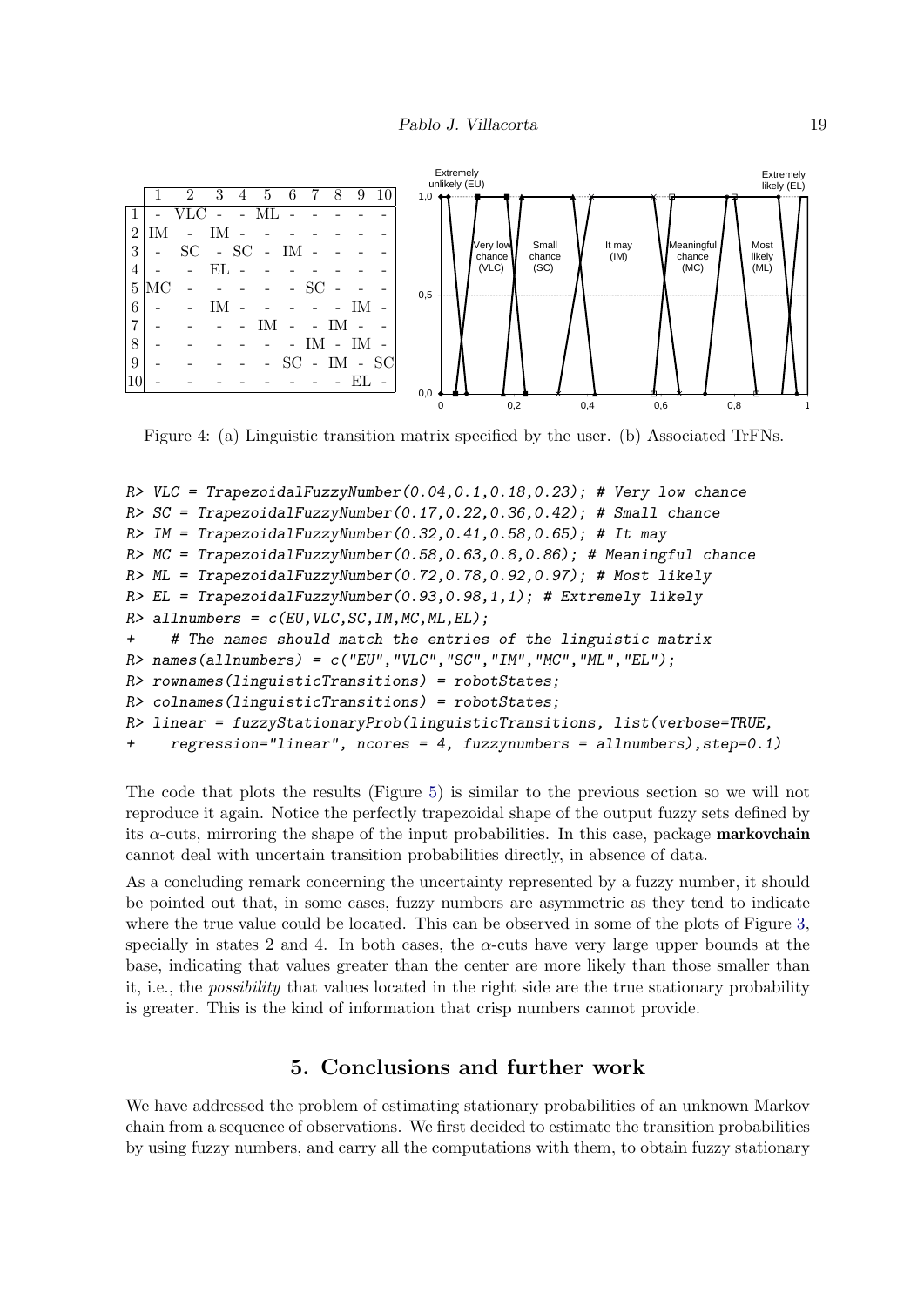<span id="page-19-0"></span>

Figure 5: Fuzzy stationary distribution of the Markov chain of Figure [2,](#page-12-0) computed from user-specified fuzzy transition probabilities.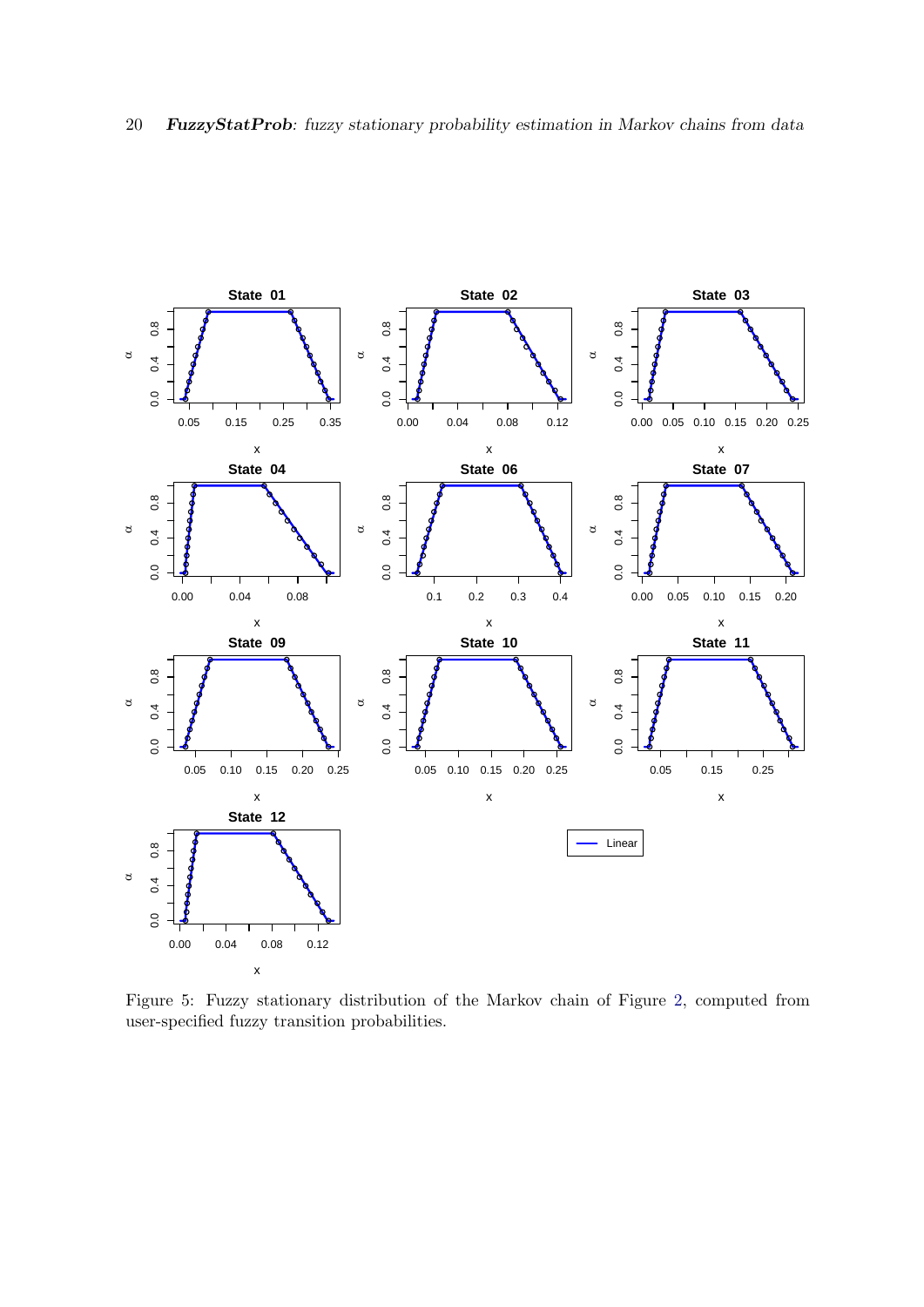probabilities. Our work serves as a proof of concept of the method proposed in [Buckley](#page-21-8) [\(2005\)](#page-21-8) and, at the same time, provides the first freely available, ready-to-use implementation of a fuzzy Markov chain estimation procedure in a widely extended programming environment, namely the R language.

The R package developed for this purpose, **FuzzyStatProb**, has a number of advantages. The main of them is the ease of use: it just requires to have a sequence of observations represented as integers. In addition, it provides great flexibility as it allows the user to specify the kind of regression to be used for the output membership functions, and it can run in parallel, thus exploiting the computational facilities of modern multi-core architectures of conventional computers without any additional software requirement for parallelism. The results rely on the FuzzyNumbers package that has been recently published, is under active development and will most likely be adopted by the fuzzy community working on the R implementation of other fuzzy tools and methods.

The implementation has demonstrated the usefulness of the method, and the advantages of having fuzzy estimations for stationary probabilities. Fuzzy numbers are able to better capture uncertainty on the output, and this is indicated by the asymmetric, wider  $\alpha$ -cuts. Defuzzification can better approximate the true crisp stationary probabilities. Furthermore, the method paves the way to the computation of linguistic stationary probabilities, which are more intuitive than crisp values and may be in turn the only type of output suitable when the input information about the chain is given in a linguistic manner, which is inherently uncertain.

Further work in this line may include the implementation of other fuzzy Markov chain approaches, mainly those based on fuzzy relations for the transition matrix, and establishing a comparison in the computational effort, usefulness and meaningfulness of the results.

# References

- <span id="page-20-0"></span>Abundo M, Caramellino L (1995). "Some Remarks on a Markov Chain Modelling Cooperative Biological Systems." Open Systems & Information Dynamics, 3, 325–343.
- <span id="page-20-5"></span>Agmon N, Kraus S, Kaminka G (2008). "Multi-Robot Perimeter Patrol in Adversarial Settings." In Proc. of the IEEE Conf. on Robotics and Automation, pp. 2339–2345.
- <span id="page-20-2"></span>Alves AO, Mota GLA, Costa GAOP, Feitosa RQ (2012). "Estimation of Transition Possibilities for Fuzzy Markov Chains Applied to the Analysis of Multitemporal Image Sequences." In Proc. of the 4th Int. Conf. on Geographic Object-Based Image Analysis (GEOBIA), pp. 367–371.
- <span id="page-20-4"></span>Amigoni F, Basilico N, Gatti N (2009). "Finding the Optimal Strategies for Robotic Patrolling with Adversaries in Topologically-Represented Eenvironments." In Proc. of the IEEE Conf. on Robotics and Automation, pp. 819–824.
- <span id="page-20-3"></span>Avrachenkov KE, Sanchez E (2002). "Fuzzy Markov Chains and Decision-Making." Fuzzy Optimization and Decision Making, 1, 143–159.
- <span id="page-20-1"></span>Blanc J, Hertog Dd (2008). "On Markov Chains with Uncertain Data." Discussion Paper 2008-50, Tilburg University, Center for Economic Research.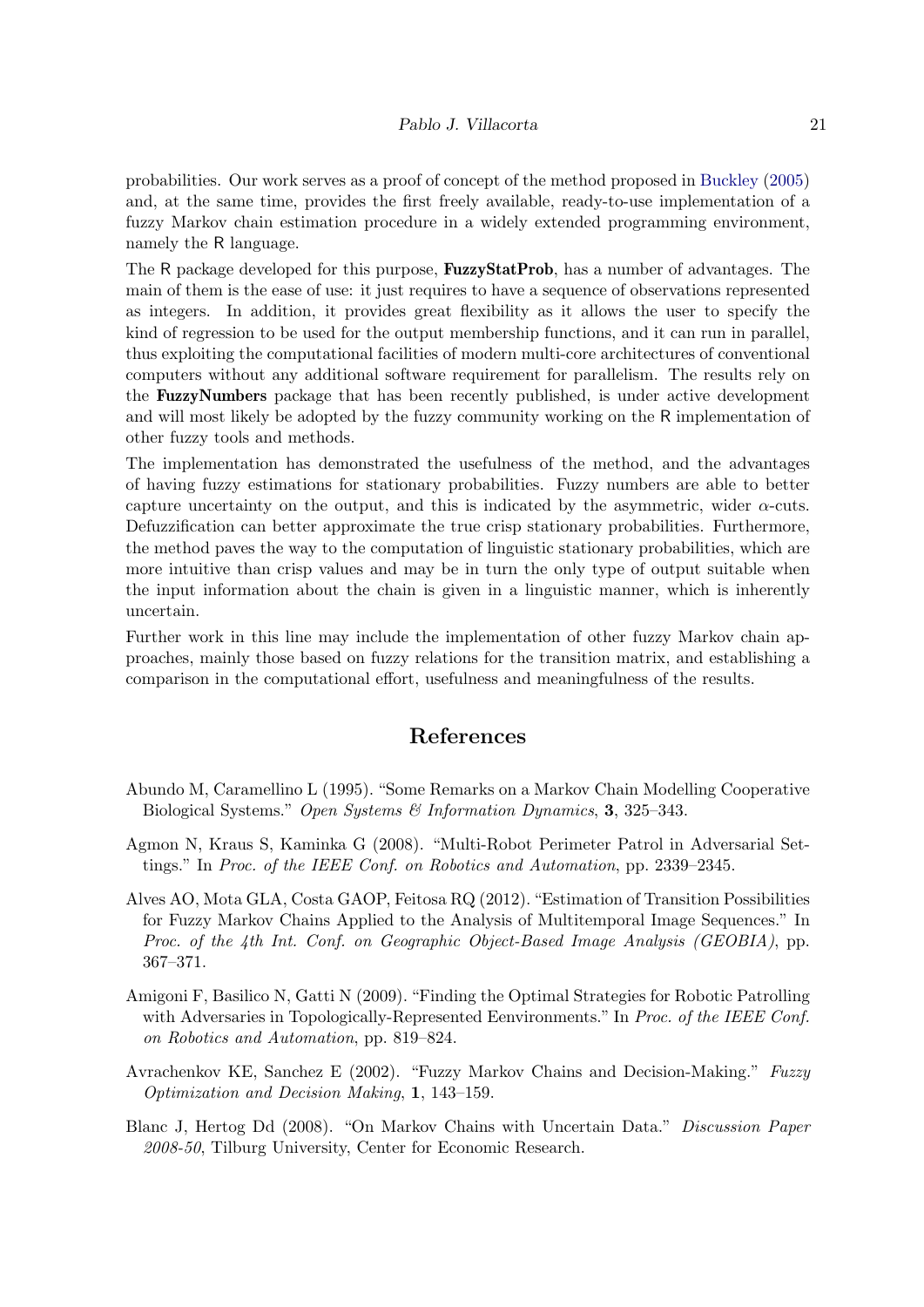- 22 FuzzyStatProb: fuzzy stationary probability estimation in Markov chains from data
- <span id="page-21-15"></span>Bonissone P, Decker K (1985). "Selecting Uncertainty Calculi and Granularity: An Experiment in Trading-Off Precision and Complexity." In Proc. of the Conf. Annual Conference on Uncertainty in Artificial Intelligence (UAI-85), pp.  $57 - 66$ .
- <span id="page-21-7"></span>Buckley JJ (2004). "Uncertain Probabilities III: the Continuous Case." Soft Computing, 8, 200–206.
- <span id="page-21-8"></span>Buckley JJ (2005). Fuzzy Probabilities: New Approach and Applications, 2nd Edition, volume 115 of Studies in Fuzziness and Soft Computing. Springer-Verlag.
- <span id="page-21-9"></span>Buckley J.J. Eslami E (2003). "Uncertain Probabilities I: the Discrete Case." Soft Computing, 7, 500–505.
- <span id="page-21-10"></span>Buckley JJ, Eslami E (2004). "Uncertain Probabilities II: the Continuous Case." Soft Computing, 8, 193–199.
- <span id="page-21-11"></span>Buckley JJ, Eslami E (2008). "Fuzzy Markov Chains: Uncertain Probabilities." Mathware  $\mathcal{B}$ Soft Computing,  $9(1)$ .
- <span id="page-21-4"></span>Ching WK, Ng MK (2006). Markov Chains: Models, Algorithms and Applications. Springer-Verlag, New York.
- <span id="page-21-5"></span>Dent W, Ballintine R (1971). "A Review of the Estimation of Transition Probabilities in Markov Chains." Australian Journal of Agricultural Economics, 15(2), 69–81.
- <span id="page-21-13"></span>Dubois D, Prade H (1978). "Operations on Fuzzy Numbers." International Journal of Systems Science, **9**(6), 613–626.
- <span id="page-21-6"></span>Feitosa RQ, Costa GAOP, Mota GLA, Feijó B (2011). "Modeling Alternatives for Fuzzy Markov Chain-Based Classification of Multitemporal Remote Sensing Data." Pattern Recognition Letters,  $(32)$ ,  $927 - 940$ .
- <span id="page-21-12"></span>Gagolewski M  $(2012)$ . FuzzyNumbers Package: Tools to Deal with Fuzzy Numbers in R. URL <http://www.ibspan.waw.pl/~gagolews/FuzzyNumbers/>.
- <span id="page-21-0"></span>Gentleman RC, Lawless JF, Lindsey JC, Yan P (1994). "Multi-State Markov Models for Analyzing Incomplete Disease History Data with Illustrations for HIV Disease." Statistics in Medicine, 13(8), 805–821.
- <span id="page-21-2"></span>Gomez S, Arenas A, Borge-Holthoefer J, Meloni S, Moreno Y (2010). "Discrete-Time Markov Chain Approach to Contact-Based Disease Spreading in Complex Networks." Euro Physics Letters (EPL), 89(38009), 6.
- <span id="page-21-14"></span>Halliwell J, Shen Q (2008). "Linguistic Probabilities: Theory and Application." Soft Computing,  $13(2)$ ,  $169-183$ .
- <span id="page-21-1"></span>Ivanek R, Grohn YT, Ho AJJ, Wiedmann M (2007). "Markov Chain Approach to Analyze the Dynamics of Pathogen Fecal Shedding - Example of Listeria Monocytogenes Shedding in a Herd of Dairy Cattle." Journal of Theoretical Biology, 245(1), 44–58.
- <span id="page-21-3"></span>Jones CI (1997). "On the Evolution of the World Income Distribution." Journal of Economic Perspectives, 11(3), 19–36.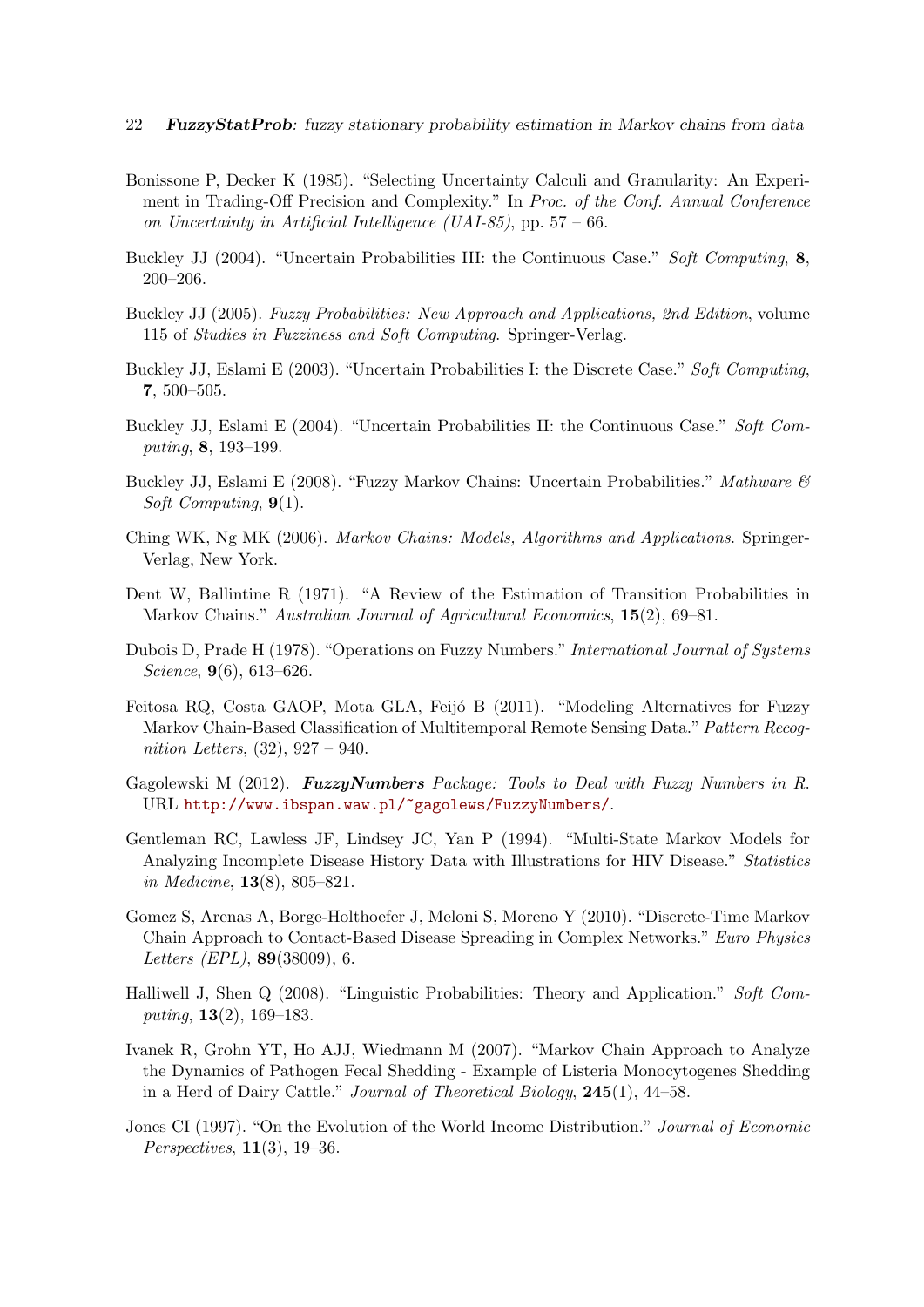- <span id="page-22-4"></span>Juang BH, Rabiner LR (1991). "Hidden Markov Models for Speech Recognition." Technometrics, 33(3), 251–272.
- <span id="page-22-7"></span>Kleyle R, de Korvin A (1997). "Transition Probabilities for Markov Chains Having Fuzzy States." Stochastic Analysis and Applications, 15(4), 527–546.
- <span id="page-22-6"></span>Kruse R, Buck-Emden R, Cordes R (1987). "Processor Power Considerations - An Application of Fuzzy Markov Chains." Fuzzy Sets and Systems, 21(3), 289–299.
- <span id="page-22-8"></span>Kurano M, Yasuda M, Nakagami J, Yoshida Y (1992). "A Limit Theorem in some Dynamic Fuzzy Systems." Fuzzy Sets and Systems,  $51(1)$ ,  $83 - 88$ .
- <span id="page-22-12"></span>May WL, Johnson WD (2000). "Constructing Two-Sided Simultaneous Confidence Intervals for Multinomial Proportions for Small Counts in a Large Number of Cells." Journal of Statistical Software, 5(6), 1–24.
- <span id="page-22-0"></span>Medhi J (2002). Stochastic Models in Queueing Theory, 2nd Edition. Academic Press, Boston.
- <span id="page-22-13"></span>Mullen KM, Ardia D, Gil DL, Windover D, Cline J (2011). "DEoptim: An R Package for Global Optimization by Differential Evolution." Journal of Statistical Software,  $40(6)$ , 1–26.
- <span id="page-22-10"></span>Negoita C, Ralescu D (1975). Applications of Fuzzy Sets to Systems Analysis. John Wiley & Sons.
- <span id="page-22-2"></span>Newton PK, Mason J, Bethel K, Bazhenova LA, Nieva J, Kuhn P (2012). "A Stochastic Markov Chain Model to Describe Lung Cancer Growth and Metastasis." PLoS ONE,  $7(4)$ , e34637.
- <span id="page-22-15"></span>Price K, Storn R, Lampinen J (2005). Differential Evolution: A Practical Approach to Global Optimization. Springer-Verlag - Natural Computing Series.
- <span id="page-22-9"></span>R Core Team (2012). R: A Language and Environment for Statistical Computing. R Foundation for Statistical Computing, Vienna, Austria. ISBN 3-900051-07-0. URL <http://www.R-project.org/>.
- <span id="page-22-3"></span>Sahin AD, Sen Z (2001). "First-Order Markov Chain Approach to Wind Speed modelling." Journal of Wind Engineering and Industrial Aerodynamics, 89(3-4), 263–269.
- <span id="page-22-1"></span>Satten GA, Longini IM (1996). "Markov Chains With Measurement Error: Estimating the 'True' Course of a Marker of the Progression of Human Immunodeficiency Virus Disease." Journal of the Royal Statistical Society C, 45(3), 275–309.
- <span id="page-22-5"></span>Schulze W, van der Merwe B (2011). "Music Generation with Markov Models." IEEE Multimedia, 18, 78–85.
- <span id="page-22-11"></span>Sison CP, Glaz J (1995). "Simultaneous Confidence Intervals and Sample Size Determination for Multinomial Proportions." Journal of the American Statistical Association, 90(429), 366–369.
- <span id="page-22-14"></span>Storn R, Price K (1997). "Differential Evolution - a Simple and Efficient Heuristic for Global Optimization over Continuous Spaces." Journal of Global Optimization, 11(10), 341–359.